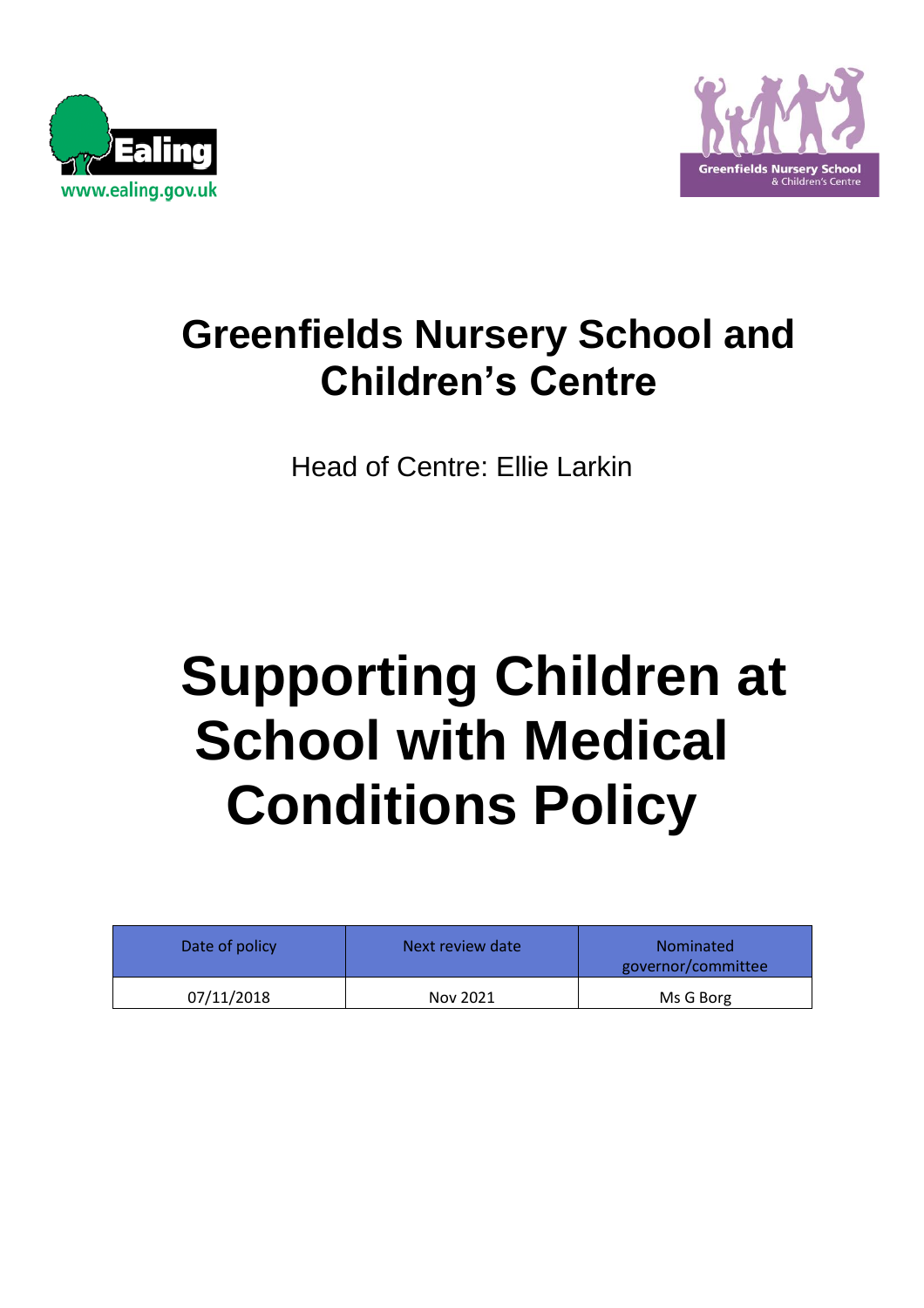## Introduction

*Greenfields Nursery School and Children's Centre is an inclusive community that welcomes and supports children with medical conditions so that they can play a full and active role in all aspects of nursery life, remain as healthy as possible and achieve their academic potential.* 

*The Department for Education statutory guidance 'Supporting pupils with medical conditions at school' (2014) states:*

*"Children and young people with medical conditions are entitled to a full education and have the same rights of admission to school as other children. This means that no child with a medical condition can be denied admission or prevented from taking up a place in school because arrangements for their medical condition have not been made. However, in line with their safeguarding duties, governing bodies should ensure that pupils' health is not put at unnecessary risk from, for example, infectious diseases."*

*This policy takes into account Greenfields' legal duties under the Children and Families Act 2014 to make arrangements to support children with medical conditions, as well as its duties under the Equality Act 2010. This policy details our arrangements to support children with long term medical conditions. In this document 'medical condition' refers to any physical or mental health condition that requires ongoing health professional input.* 

*This policy will be reviewed in three years or earlier if there is any change in the regulations. The effectiveness of these procedures will be monitored by the governing board.*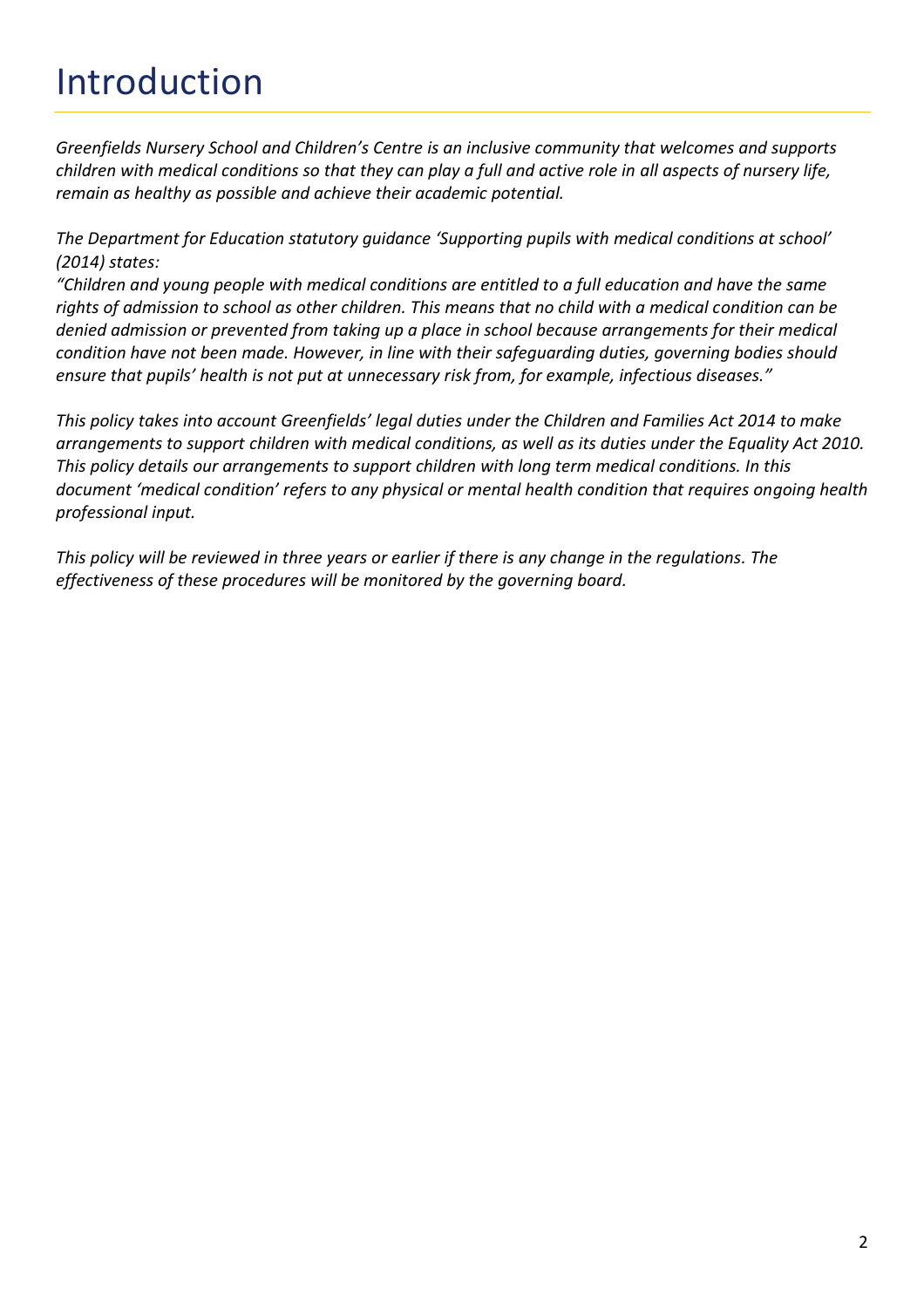#### *Glossary*

Controlled Drug (CD): Medication that is controlled as part of the misuse of drugs legislation (e.g. methylphenidate/Ritalin or some strong pain killers)

Education, Health and Care (EHC) plans: A legal document that describes a child's special educational, health and social care needs, and support required to meet those needs

General Data Protection Regulation (GDPR): A data protection regulation from May 2018 intended to strengthen and unify data protection for individuals.

Individual Healthcare plans: A document that describes a child's medical needs and support required in school to meet those needs.

Individual risk assessment: A risk assessment to determine the risks and controls required for children with severe/complex or potentially life-threatening health conditions.

Medical condition: For the purposes of this policy, 'medical condition' refers to any physical or mental health conditions that required ongoing health professional input (e.g. from GP, clinic or hospital specialist).

Medical Conditions Co-ordinators/leaders: Designated members of staff who lead the implementation of the 'Supporting Children at School with Medical Conditions' policy and support children with medical conditions.

Special educational needs or disabilities (SEND): Special educational needs and disabilities that can affect a child or young person's ability to learn.

Special Educational Needs Co-ordinator (SENCO): Designated members of staff who lead the implementation of the SEND policy and support children with SEND.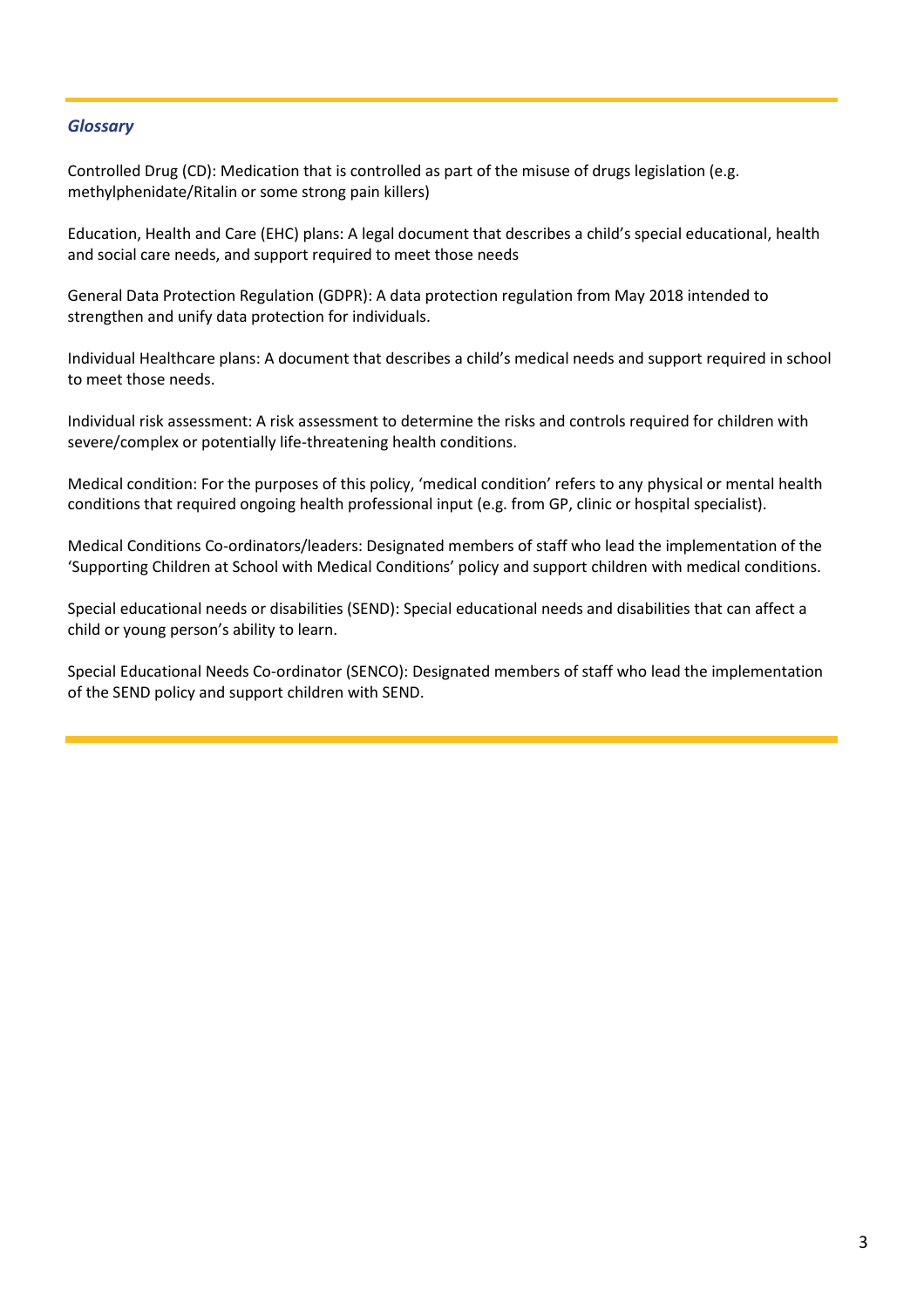## Identification, Registers and Individual Healthcare plans

#### *1.Greenfields Nursery School and Children's Centre identifies all children with medical conditions*

- 1.1.Greenfields asks parents/carers if their child has any physical or mental health condition on the medical questionnaire as part of the enrolment process (Appendix 2), and annually thereafter. The school asks for explicit consent to share this information with relevant school staff and healthcare professionals.
- 1.2.Greenfields follows the procedure detailed in Appendix 3 to ensure that every child with a medical condition has an individual healthcare plan in place before they start nursery (see section 3). Any exception to the requirement to have an individual healthcare plan in place before the child starts nursery will be at the discretion of the senior leadership team.
- 1.3.Parents/carers are responsible for informing Greenfields of any new diagnosis, or changes to their child's medical condition, as soon as possible. It is Greenfields' responsibility to act on this information.

#### *2.Greenfields keeps a record of all children with medical conditions*

- 2.1.Greenfields keeps a register of children with medical conditions to identify and safeguard these students. This register is held in a central, secure location, with access by staff as appropriate, and includes the child's individual healthcare plan.
- 2.2.Greenfields ensures that the child's confidentiality is protected in line with the General Data Protection Regulation (GDPR), and will only share this information with relevant members of staff and healthcare professionals as appropriate.

#### *3. All children with a medical condition have an individual healthcare plan*

3.1.Greenfields recognises that needs are specific to an individual child. As such, all pupils with a medical condition require an individual healthcare plan.

- 3.2.All children with a medical condition will require a meeting to discuss the individual healthcare plan. This may be as part of the induction or admissions process. For more severe/complex conditions, an additional meeting between relevant staff (including those who will be providing support to the child) and the parent/carer will normally be required to complete the individual healthcare plan, and may also involve health professionals and the child if appropriate. This should ideally take place before the start of the academic year or school term if mid-year entry (Appendix 3).
- 3.3.The format of an individual healthcare plan may vary according to the nature and severity of the medical condition. This may range from a nursery asthma card (see Appendix 4) to a more detailed individual healthcare plan as appropriate. All individual healthcare plans should detail the medication and care requirements at nursery, what to do in an emergency and details of the child's GP. Appendix 4 shows template individual healthcare plans for common medical conditions.
- 3.4.For more severe and/or complex medical conditions, the individual healthcare plan should also include an individual risk assessment (Appendix 5) and an assessment of how the condition may impact on the child's learning, behaviour, performance and wellbeing, and plans to mitigate these risks and minimise disruption.
- 3.5.If a child has special educational needs or disabilities (SEND), these needs should be made clear in the individual healthcare plan and linked to their SEN or Education, Health and Care (EHC) plan if they have one.
- 3.6.Greenfields recognises that needs change over time. As such, individual healthcare plans should be updated annually, or whenever the child's needs change. It is good practice to meet with parents annually to review the individual healthcare plans and Greenfield's considers ways of doing this, such as during parents' evenings.
- 3.7.A copy of the individual healthcare plan is maintained and updated by Greenfields and is easily accessible to staff who need to refer to it, while also preserving confidentiality in line with

the General Data Protection Regulation.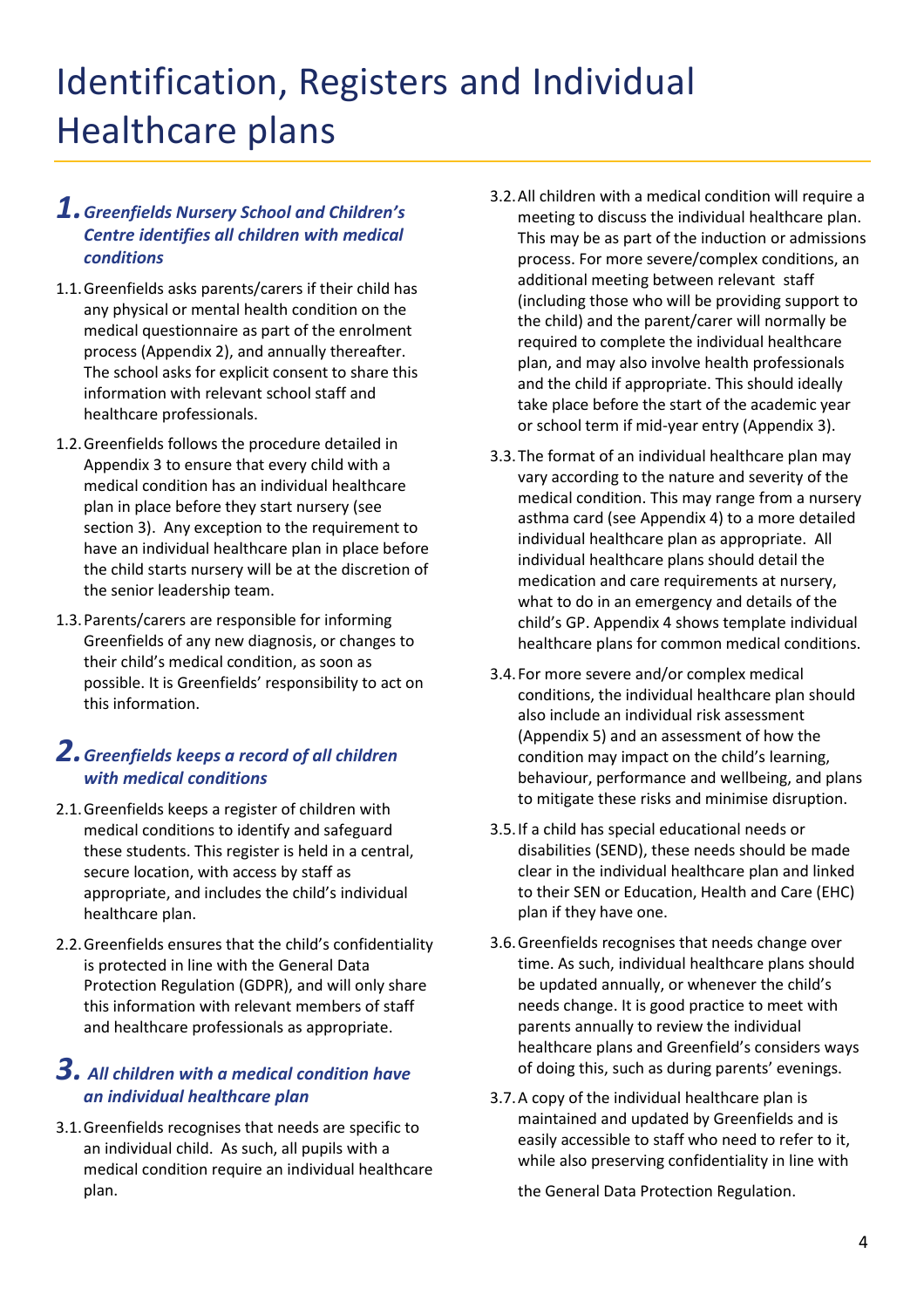## Medication

#### *4.Greenfields has clear guidance on administering medication at nursery*

- 4.1.Medication should only be administered at nursery when it would be detrimental to a child's health or school attendance not to do so. Where clinically possible, parents/carers should request their prescribing clinician to prescribe medication in dose frequencies which enable them to be taken outside the nursery day.
- 4.2.If medication is required at nursery, this will only be given as detailed in the child's individual health care plan, and when parents/carers fill out a medication consent form. *If there is a short-term need parents/carers should contact the nursery to discuss and the medication consent form must be completed by parents/carers.* (Appendix 6).
- 4.3.Greenfields keeps an accurate record of all the medication administered, including the dose, time, date and supervising staff (Appendix 7). Records offer protection to staff and children and provide evidence that agreed procedures have been followed.

#### *5.Greenfields supports staff who administer medication*

- 5.1.Greenfields ensures that there are members of staff trained to administer routine and emergency medication and undertake procedures to meet the care needs of an individual child (see section 11).
- 5.2.All staff are aware of the specific members of staff trained to administer medication or medical procedures in an emergency situation.
- 5.3.Staff who may be regularly expected to administer medication and undertake medical procedures should have this responsibility recognised in their job description. Staff are encouraged to volunteer for this role as part of their duty of care.

5.4.The governing board will ensure that the appropriate level of insurance is in place and appropriately reflects the level of risk.

#### *6.Greenfields has clear guidance on storing medication and equipment at nursery*

- 6.1.Greenfields ensures that all medication is stored safely, and that children with medical conditions and staff know where they are at all times, and who holds the key to the storage facility.
- 6.2.*Greenfields does not allow children to carry their own medication/equipment*.
- 6.3.Greenfields ensures that medication is in date and labelled in its original container where possible (although insulin will generally be supplied in an insulin injector or pump), and in accordance with its instructions including storage temperature.
- 6.4.Greenfields keeps controlled drugs (e.g. methylphenidate [Ritalin], some strong painkillers marked CD on container) stored securely, but accessibly, with only named staff having access.
- 6.5.Parents/carers must collect all medication/equipment annually, and to provide new and in-date medication at the start of the academic year.
- 6.6.Greenfields does not dispose of any medication. It is the parent/carer's responsibility to dispose of out-of-date medication.

#### *7.Greenfields has clear guidance on emergency inhalers and adrenaline pens*

- 7.1.Greenfields does not allow children to keep their own inhalers and adrenaline pens.
- *7.2.Greenfield's emergency asthma inhalers and adrenaline pens are available for children whom written parental consent and medical authorisation for use has been given. They are stored in a secure location but not locked away (see Appendix 8 for more details).*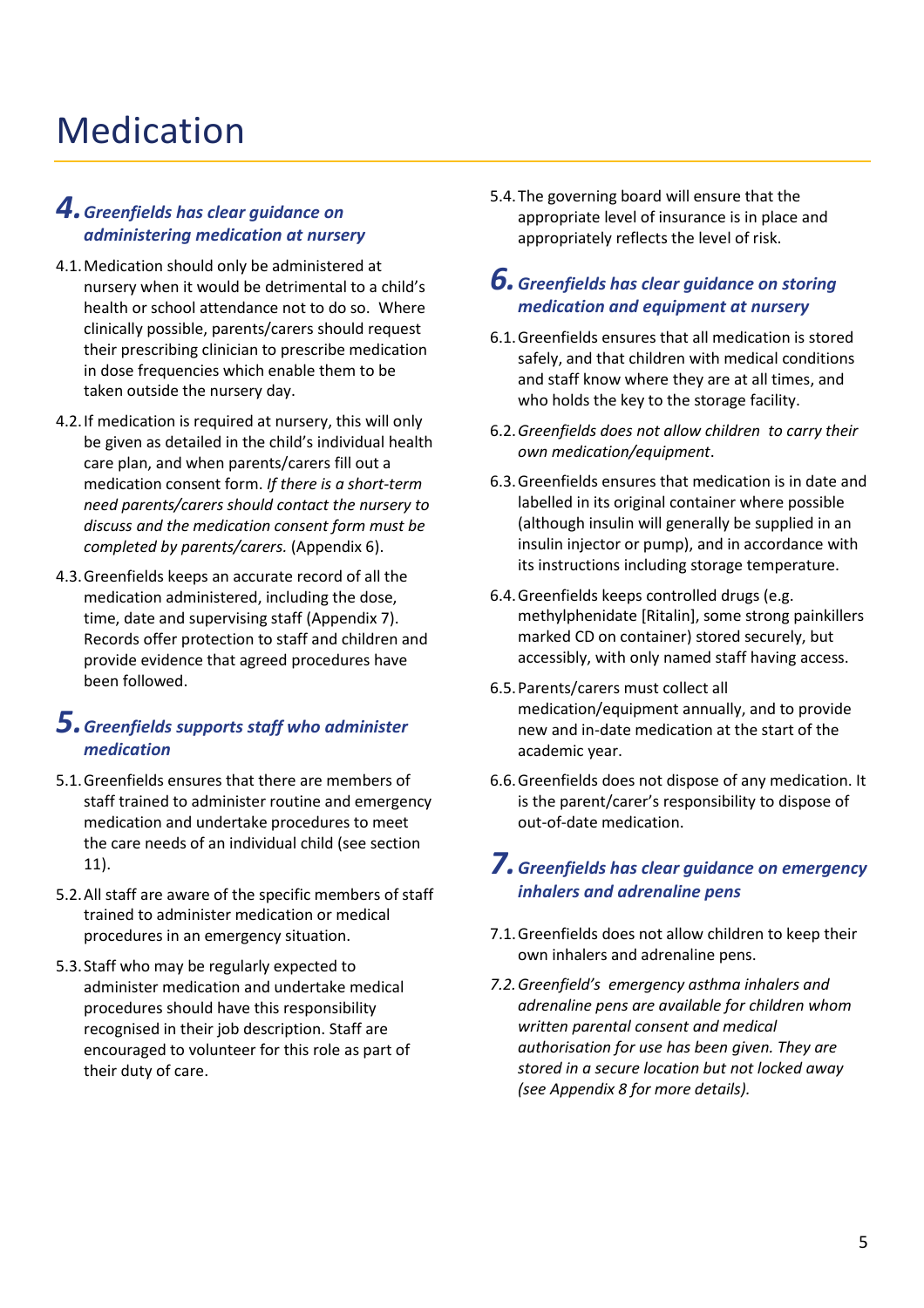#### *8.Greenfields promotes staff training in supporting children with medical conditions*

8.1.Greenfields recognises that different levels of training are required for different members of staff in order to meet Greenfields' duties to support pupils with medical conditions.

#### *9.Level 1 – All staff are aware of the medical conditions policy, emergency procedures and are encouraged to undergo further training*

- 9.1.Greenfields ensures that all staff, including temporary staff, are aware of this 'Supporting Children with Medical Conditions' policy and their role in implementing the policy as part of induction. *All staff will be required to sign up to this policy. This will be recorded in the staff file.*
- 9.2.All staff know which named members of staff should be called on in the event of a medical emergency and are familiar with the procedure for calling the emergency services. All staff are aware that if a child is taken to hospital by ambulance, a member of staff must accompany them and remain with them until a parent or carer arrives. Children should not be taken to hospital in staff cars.
- 9.3.Greenfields has posters on display in the staff room and school office that reiterates the steps to take during an emergency.
- 9.4.Greenfields encourages all staff to undertake awareness raising opportunities as part of its comprehensive programme of Continuing Professional Development (CPD), including First Aid training, as well as accredited online training modules tailored for schools around managing asthma and anaphylaxis (Appendix 10). The school keeps a record of staff training.

#### *10. Level 2 – Greenfields has a sufficient number of trained first aiders*

10.1. Greenfields ensures they carry out risk assessments as appropriate and have sufficient numbers of trained first aiders, taking into

account factors such as the size of the school (Appendix 11).

10.2. The first aiders *(including paediatric first aiders as appropriate)* are trained in the management of common medical emergencies and Basic Life Support, including Cardiopulmonary Resuscitation (CPR). This should be refreshed at least every three years.

#### *11. Level 3 – Greenfields supports staff who take on specific responsibilities for supporting pupils with medical conditions*

- 11.1. Greenfields has named members of staff who are 'Medical Conditions Co-ordinators/Leaders', a role that should be recognised in their job description. These staff are trained on managing medical emergencies and supporting the implementation of this 'Supporting Children with Medical Conditions' policy. These staff are clear about the support they can receive and included as part of their annual appraisals.
- 11.2. Some children with medical conditions require more specific training for named members of staff. The school ensures that this training is provided by appropriate professionals (see supporting document- levels of training guidance on Ealing Grid for Learning).
- 11.3. Greenfields ensures that there are sufficient numbers of staff trained to support children with specific medical conditions, taking into account staff absences, staff turnover and other contingencies.
- 11.4. Training should be sufficient to ensure that these members of staff are competent and have confidence in their ability to support children with medical conditions and to fulfil the requirements as set out in individual healthcare plans.
- 11.5. The family of a child should be key in providing relevant information to Greenfields about how their child's needs can be met, and parents/ carers should be asked for their views. They should provide specific advice, but should not be the sole trainer.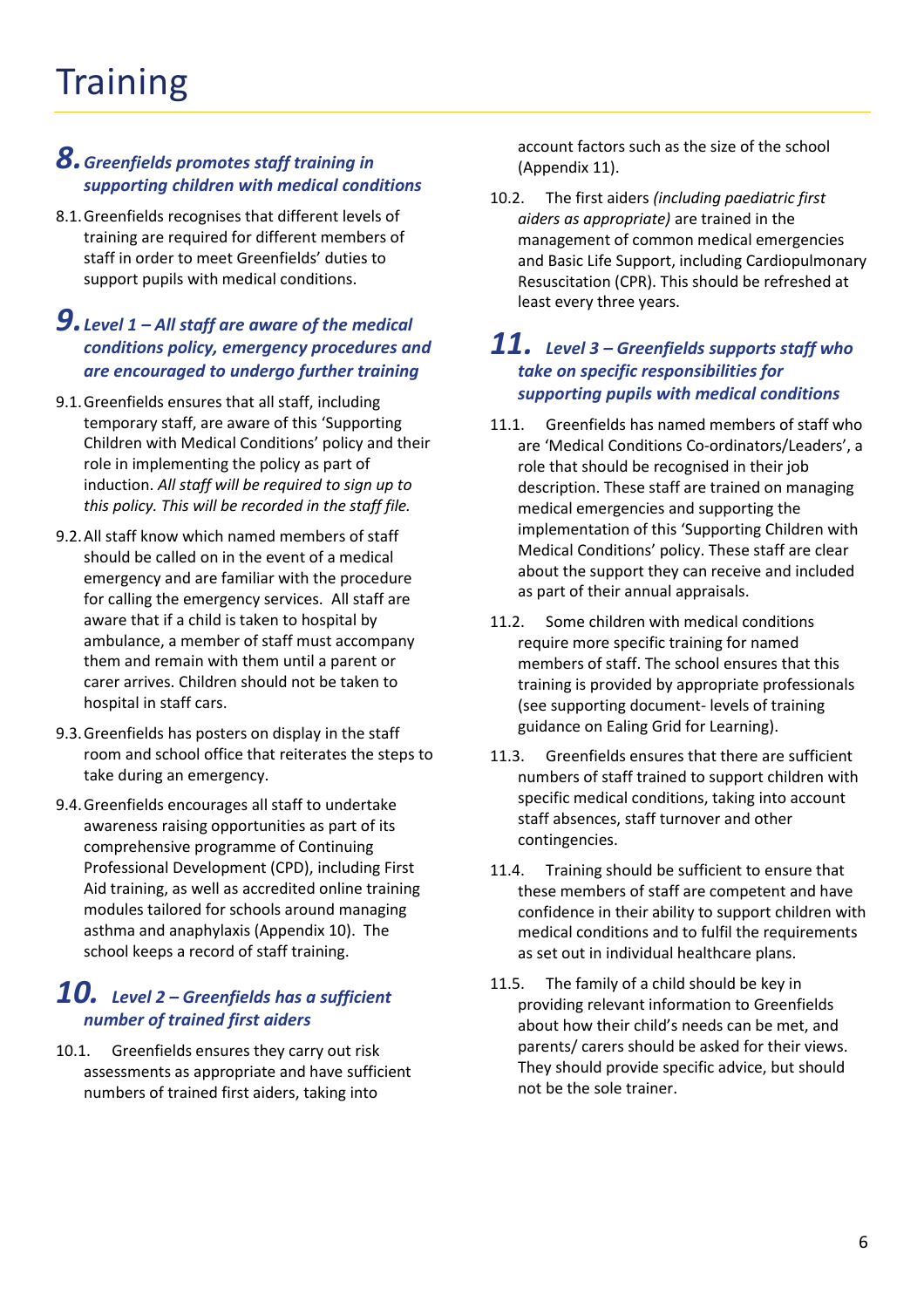#### *12. The whole nursery environment is inclusive*

- 12.1. Greenfields is committed to providing an accessible physical environment for children with medical conditions. This includes out-of-school activities.
- 12.2. All staff are aware of the potential social problems that children with medical conditions may experience and use this knowledge, alongside our bullying policy, to help prevent and deal with any issues.
- 12.3. Greenfields uses opportunities uses opportunities within the curriculum to help promote a positive environment.
- 12.4. Greenfields recognises that any measures to identify children with medical conditions for their safety should be proportionate and take into account confidentiality and emotional wellbeing.

#### *13. Greenfields ensures that arrangements are made for children with medical conditions to participate in all aspects of the curriculum where reasonably possible*

- 13.1. Greenfields ensures that the needs of children with medical conditions are adequately considered so that they can participate fully in all structured and unstructured activities and extended nursery activities.
- 13.2. Greenfields understands the importance of all children taking part in physical activity (including out-of-school clubs and team sports). All relevant staff should make reasonable adjustments to physical activity sessions in accordance with a child's individual healthcare plan. This may involve ensuring that children have the appropriate medication/equipment/food with them during physical activity.
- 13.3. Greenfields makes sure that a risk assessment is carried out before an educational visit. The needs of children with medical conditions are considered during this process and plans are put in place for any additional medication, equipment or support that may be required. This will require consultation with parent/carers and children and may require advice from the relevant healthcare

professional to ensure that children can participate safely. Greenfields uses Ealing Council's [educational and recreational visits](https://www.egfl.org.uk/facilities/emergency-planning/educational-and-recreational-visits)  [handbook](https://www.egfl.org.uk/facilities/emergency-planning/educational-and-recreational-visits) with relevant health and safety templates to complete.

#### *14. Greenfields understands the impact a medical condition may have on attendance and learning*

- 14.1. Greenfields staff understand that frequent absences, or symptoms, such as limited concentration and frequent tiredness, may be due to a child's medical condition.
- 14.2. Where a child has frequent absences or a prolonged absence due to a medical condition, it is expected that parents/ carers will work with Greenfields and healthcare providers to ensure relevant information is available as part of a coordinated care/support approach.
- 14.3. Greenfields will refer pupils with medical conditions who are finding it difficult to keep up educationally to a relevant member of staff (e.g. the Special Educational Needs Co-ordinator) who will liaise with the child (where appropriate) parent and the childs' healthcare professional.
- 14.4. Where a child is returning to school following a period of hospital education or alternative provision (including home tuition), Greenfields will work with the local authority and educational provider to ensure that the child receives the support they need to reintegrate effectively. This may include updating their individual healthcare plan where necessary.

#### *15. Greenfields learns from incidents and complaints*

- 15.1. Greenfields investigates all serious incidents related to this policy and reports these to the Schools Health and Safety Advisor (Ealing Council Corporate Health and Safety). Learning from these incidents is shared with staff and used to inform any subsequent revisions to this policy.
- 15.2. Greenfields responds to all concerns and complaints related to implementation of this policy, in line with our complaints policy.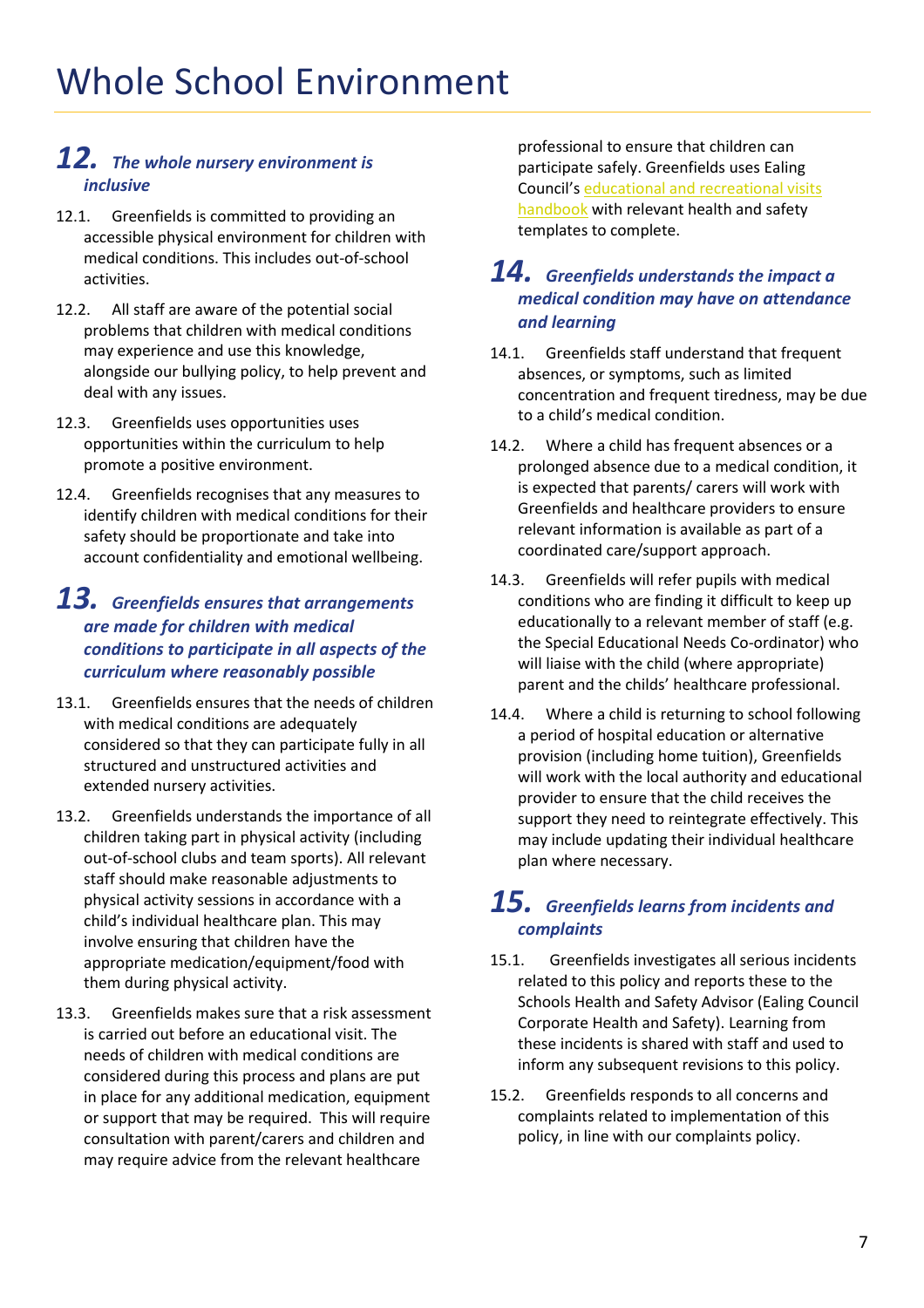## **Appendix 1: 'Supporting Children at School with Medical Conditions' checklist**

| <b>Area</b>                                                                                                                                                                                        | In place | <b>Needs</b><br>some work | Not in<br>place | <b>Named person</b><br>responsible for |
|----------------------------------------------------------------------------------------------------------------------------------------------------------------------------------------------------|----------|---------------------------|-----------------|----------------------------------------|
| <b>Policy and implementation:</b>                                                                                                                                                                  |          |                           |                 |                                        |
| Agreed policy in place                                                                                                                                                                             |          |                           |                 |                                        |
| Policy revised annually in consultation with<br>governors and staff                                                                                                                                |          |                           |                 |                                        |
| Policy on the school website                                                                                                                                                                       |          |                           |                 |                                        |
| Governing board committee with a responsibility<br>for and link governor(s) who visits the school<br>termly to monitor implementation                                                              |          |                           |                 |                                        |
| Annual report from the headteacher to the<br>governing board on this policy                                                                                                                        |          |                           |                 |                                        |
| Annual report to parents/communication via<br>newsletters                                                                                                                                          |          |                           |                 |                                        |
| Identification, registers and individual<br>healthcare plans:                                                                                                                                      |          |                           |                 |                                        |
| Process in place for notifying the school of<br>children with medical conditions (e.g.<br>questionnaire)                                                                                           |          |                           |                 |                                        |
| Process in place for ensuring all children with<br>medical conditions have an individual healthcare<br>plan in place before they start school                                                      |          |                           |                 |                                        |
| Process in place for reviewing the individual<br>healthcare plans every year                                                                                                                       |          |                           |                 |                                        |
| A register of children with medical conditions in a<br>secure location, with individual healthcare plans,<br>medication consent forms, medication records,<br>and individual risk assessment forms |          |                           |                 |                                        |
| <b>Medication:</b>                                                                                                                                                                                 |          |                           |                 |                                        |
| Stores medication securely but accessibly                                                                                                                                                          |          |                           |                 |                                        |
| Process for ensuring all medication and<br>equipment (including defibrillators) are in date                                                                                                        |          |                           |                 |                                        |
| Accurate record of medication administered                                                                                                                                                         |          |                           |                 |                                        |
| Protocol for use of emergency inhalers and<br>adrenaline autoinjectors (if applicable)                                                                                                             |          |                           |                 |                                        |
| Staff/training:                                                                                                                                                                                    |          |                           |                 |                                        |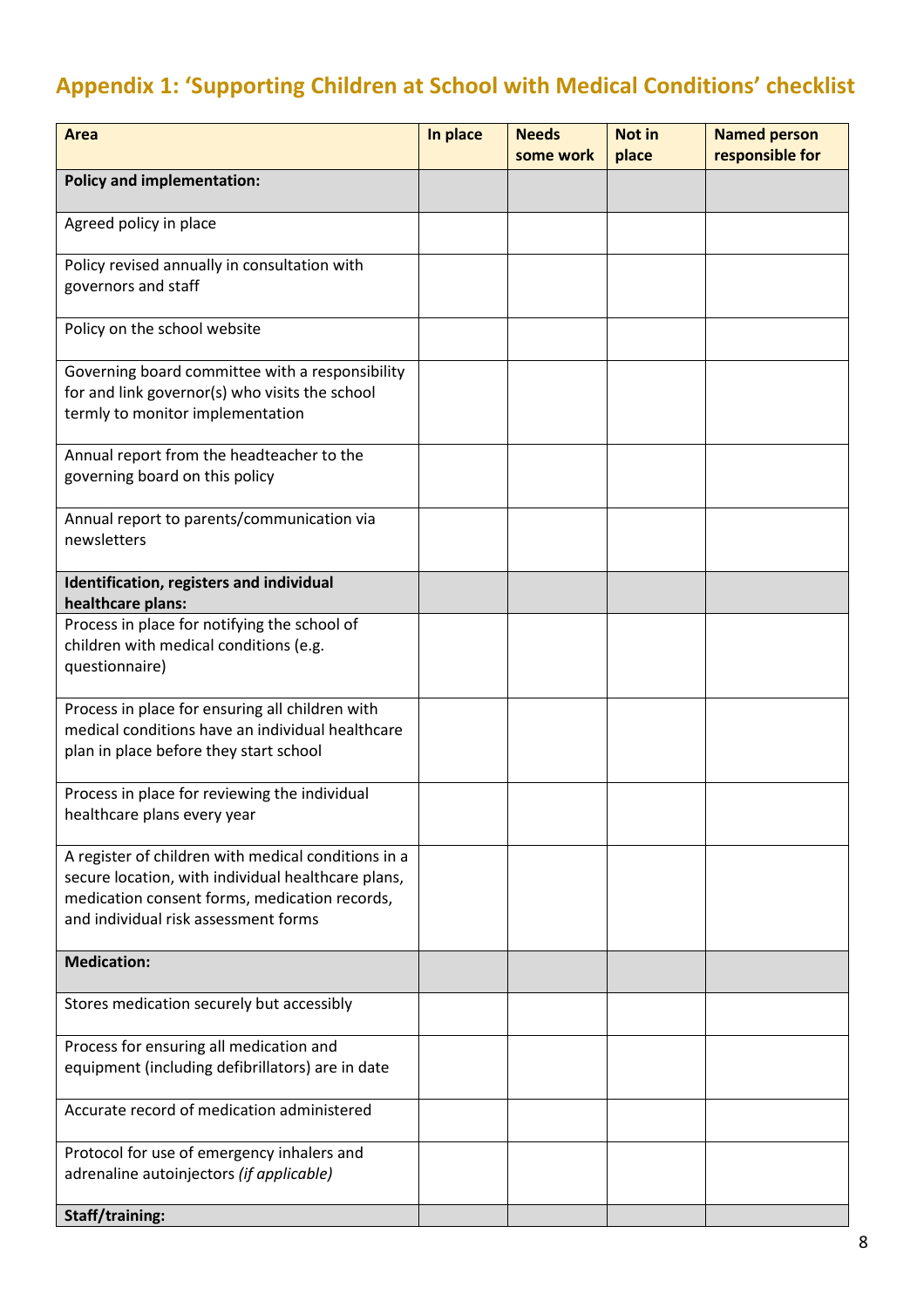| Policy is part of all staff induction, including   |  |  |
|----------------------------------------------------|--|--|
| temporary, supply staff and volunteers             |  |  |
|                                                    |  |  |
| Staff/training:                                    |  |  |
| All staff are aware of the emergency procedures    |  |  |
| (Inc. information displays)                        |  |  |
| Information on this policy in the staff handbook   |  |  |
| All staff know the children they work with who     |  |  |
| have an individual healthcare plan/medical         |  |  |
| conditions                                         |  |  |
| Greenfields has risk assessed and has a sufficient |  |  |
| number of trained first aiders                     |  |  |
|                                                    |  |  |
| Insurance cover current and adequate to needs      |  |  |
| Medical conditions co-ordinators/leads are         |  |  |
| clearly known by all staff, children, parents and  |  |  |
| other stakeholders                                 |  |  |
| Medical conditions co-ordinators/leads are clear   |  |  |
| about line management arrangements, annual         |  |  |
| appraisals and attend regular training             |  |  |
|                                                    |  |  |
| Job descriptions exist for medical conditions co-  |  |  |
| ordinators/leads and includes relevant             |  |  |
| responsibilities                                   |  |  |
| <b>Whole school environment:</b>                   |  |  |
|                                                    |  |  |
| Centre admission arrangements take this policy     |  |  |
| into consideration                                 |  |  |
| Risk assessments for educational visits are in     |  |  |
| place                                              |  |  |
|                                                    |  |  |
| Process for reporting incidents to Ealing Council  |  |  |
| <b>Health and Safety</b>                           |  |  |
|                                                    |  |  |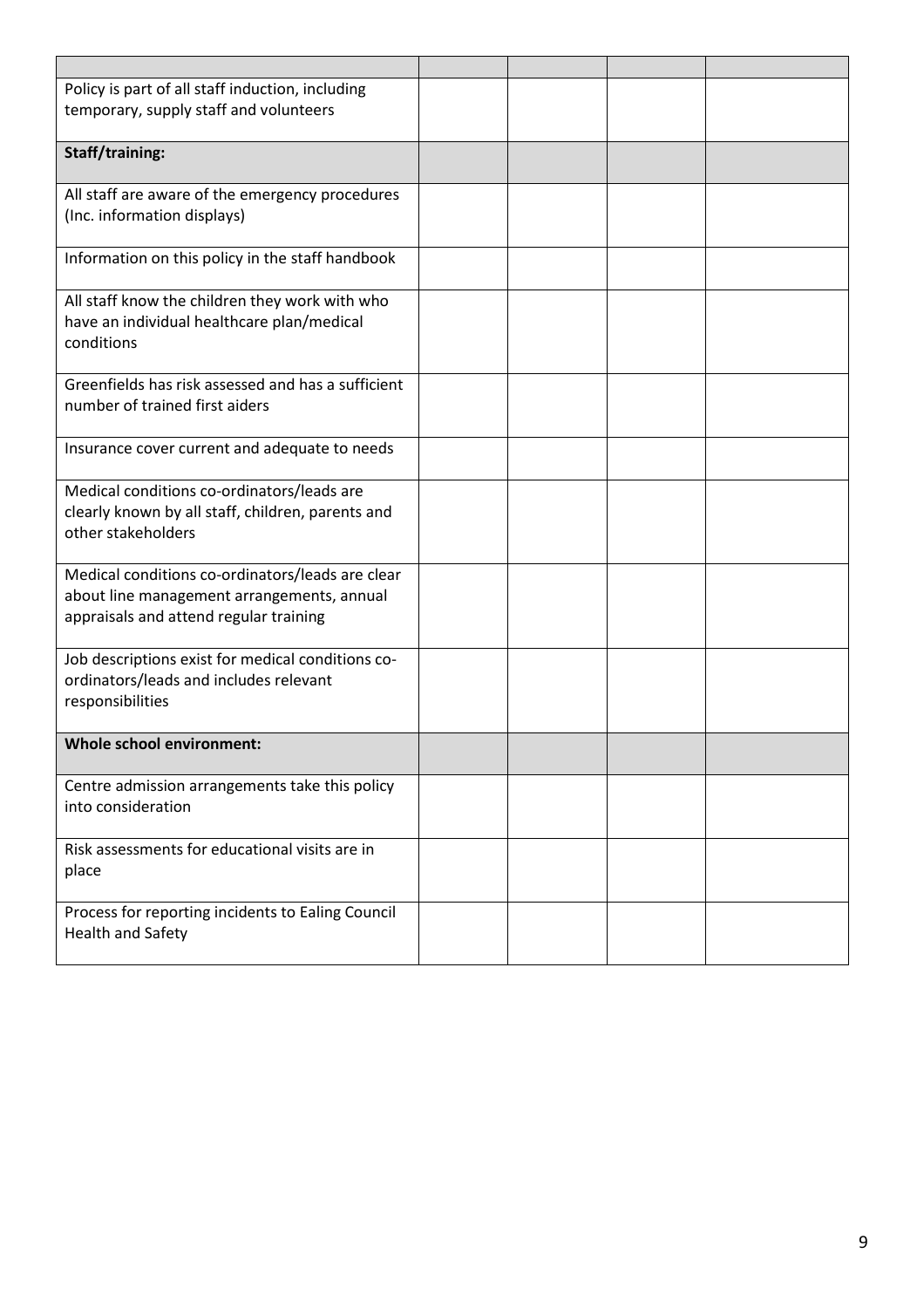### **Appendix 2: Medical questionnaire (for the school enrolment form and annually thereafter)**

| Name of child |  |
|---------------|--|
| Date of Birth |  |
| Name of GP    |  |
| Address of GP |  |

1. 1. Is your child currently under the care of the GP/clinic/hospital for a medical condition\* (physical or mental health)?

**Yes / No** 

If yes, please give details:

2. Is there any other condition/health concern you need to make us aware of? **Yes / No** 

If yes, please give details:

3. 3. Does your child require medication to be taken during school hours? **Yes / No** 

If yes, please give details:

If you have ticked 'yes' above, a member of staff will contact you to discuss your child's medical needs further. All children with medical conditions\* will require an individual healthcare plan before they start nursery. If the medical condition is serious, complex and/or life threatening we will organise a meeting to discuss the individual healthcare plan. If medication needs to be taken at nursery, all parents/carers will need to complete the medication form (Appendix 6 of the 'Supporting Children with Medical Conditions' Policy).

4. 4. I give **consent** to share this information with relevant nursery staff and health professionals including the Health Visiting/Early Start service. **Yes / No** 

| Name of Parent / Carer      |  |
|-----------------------------|--|
| Signature of Parent / Carer |  |
| Date                        |  |

*\* Greenfields takes 'medical condition' to refer to any physical or mental health condition that requires ongoing health professional input.*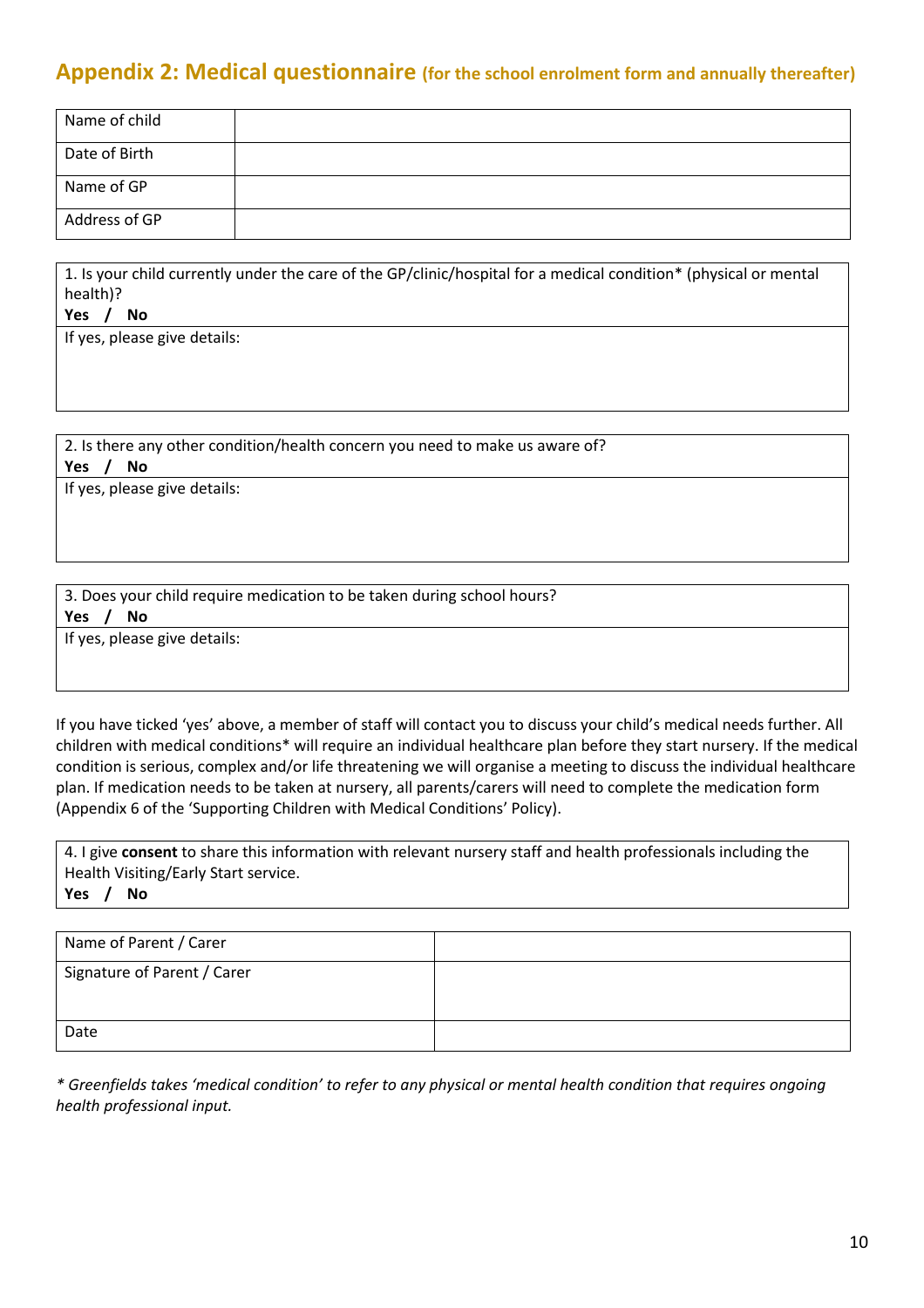## **Appendix 3: Procedure following notification that a child has a medical condition (flow chart).**

**1. Greenfields notified that a child has a medical condition or that medical needs have changed** from the medical questionnaire or when the parent/carer informs the school.

**2. Greenfields' liaises with parent/carer to discuss how the individual healthcare plan is going to be completed and actioned**

This may be during an induction meeting or via a phone call.

**3.a. Parents/carers and Greenfields complete an individual healthcare plan**

Most medical conditions require the parent/carer and nursery to complete an individual healthcare plan before the child starts nursery. Parents should use their routine healthcare appointments (with the GP or specialist) or Greenfields will access the health visiting/early start service for health professional input to the individual healthcare plan.

#### **3.b. If the medical condition is severe and/or complex**

A meeting will normally be required between the parent/carer and relevant member of staff, with health professional input (either by attending the meeting or sending information to support the meeting).

Children that require a higher level of medical intervention at school need an individual risk assessment (Appendix 5).

#### **4. Greenfields implements the individual healthcare plan**

This may involve training for relevant members of staff or support measures in place for the child.

#### **5. Individual healthcare plan is reviewed annually or as appropriate**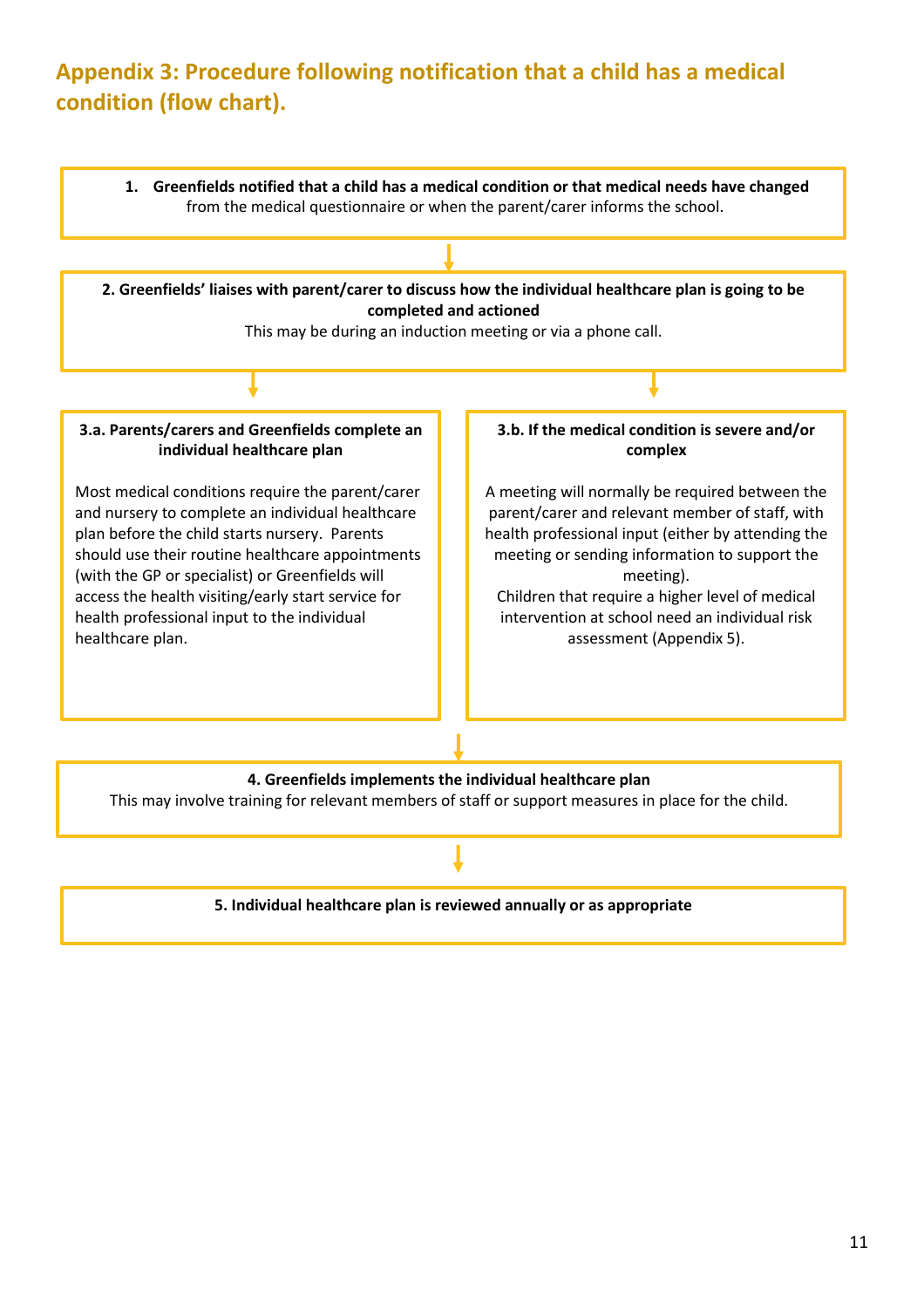## **Appendix 4: Individual healthcare plans templates**

Please note that these are some suggested documents to use. The child may have a different individual healthcare plan from their health professional which would be acceptable.

#### **Asthma UK school asthma card**

[https://www.asthma.org.uk/globalassets/health](https://www.asthma.org.uk/globalassets/health-advice/resources/schools/school_asthma_card_september_2014_ver_b.pdf)[advice/resources/schools/school\\_asthma\\_card\\_september\\_2014\\_ver\\_b.pdf](https://www.asthma.org.uk/globalassets/health-advice/resources/schools/school_asthma_card_september_2014_ver_b.pdf)

#### **BAS allergy action plans**

<http://www.bsaci.org/about/download-paediatric-allergy-action-plans>

#### **Diabetes UK sample individual healthcare plan**

[https://www.diabetes.org.uk/guide-to-diabetes/your-child-and-diabetes/schools/ihp-a-childs-individual-healthcare](https://www.diabetes.org.uk/guide-to-diabetes/your-child-and-diabetes/schools/ihp-a-childs-individual-healthcare-plan)[plan](https://www.diabetes.org.uk/guide-to-diabetes/your-child-and-diabetes/schools/ihp-a-childs-individual-healthcare-plan)

**Young Epilepsy sample individual healthcare plan** <http://www.youngepilepsy.org.uk/dmdocuments/IHP-child-form.pdf>

#### **Health Conditions in School Alliance generic individual healthcare plan**

[http://medicalconditionsatschool.org.uk/documents/Individual%20Healthcare%20plan\\_\\_Part%202.pdf](http://medicalconditionsatschool.org.uk/documents/Individual%20Healthcare%20plan__Part%202.pdf)

#### **Bladder and Bowel conditions individual healthcare plan**

<http://medicalconditionsatschool.org.uk/documents/IHP-Bowel-Bladder-conditions.pdf>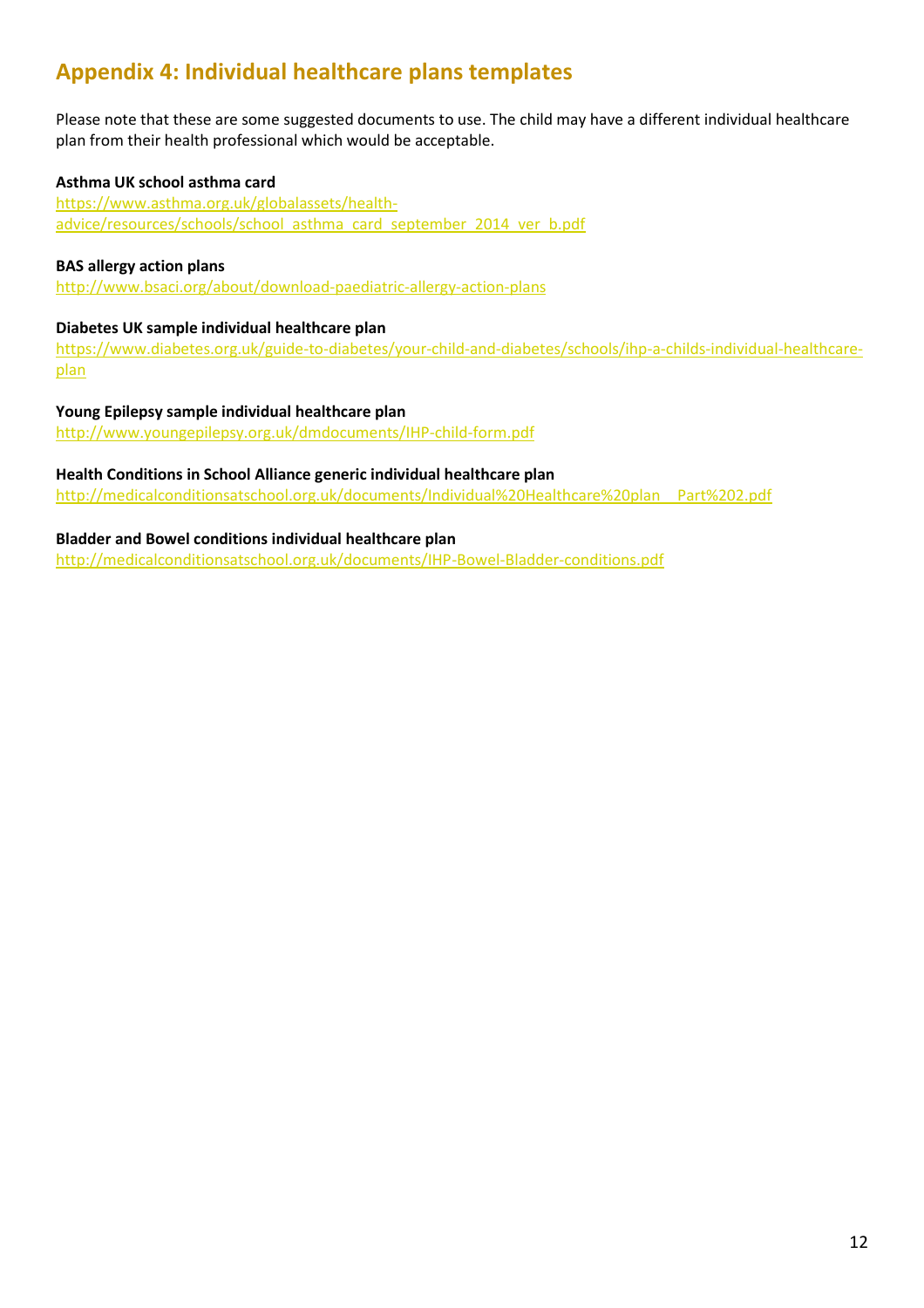## **Appendix 5: Individual child risk assessment form**

| <b>Hazard</b> | <b>Risk</b>                    |                            | <b>Existing control</b> | <b>Recommendations/further</b> |                  |
|---------------|--------------------------------|----------------------------|-------------------------|--------------------------------|------------------|
|               | Likelihood<br>of<br>occurrence | <b>Severity</b><br>of harm | <b>Overall</b><br>risk  | measures                       | actions required |
|               |                                |                            |                         |                                |                  |
|               |                                |                            |                         |                                |                  |
|               |                                |                            |                         |                                |                  |
|               |                                |                            |                         |                                |                  |
|               |                                |                            |                         |                                |                  |
|               |                                |                            |                         |                                |                  |
|               |                                |                            |                         |                                |                  |
|               |                                |                            |                         |                                |                  |
|               |                                |                            |                         |                                |                  |
|               |                                |                            |                         |                                |                  |
|               |                                |                            |                         |                                |                  |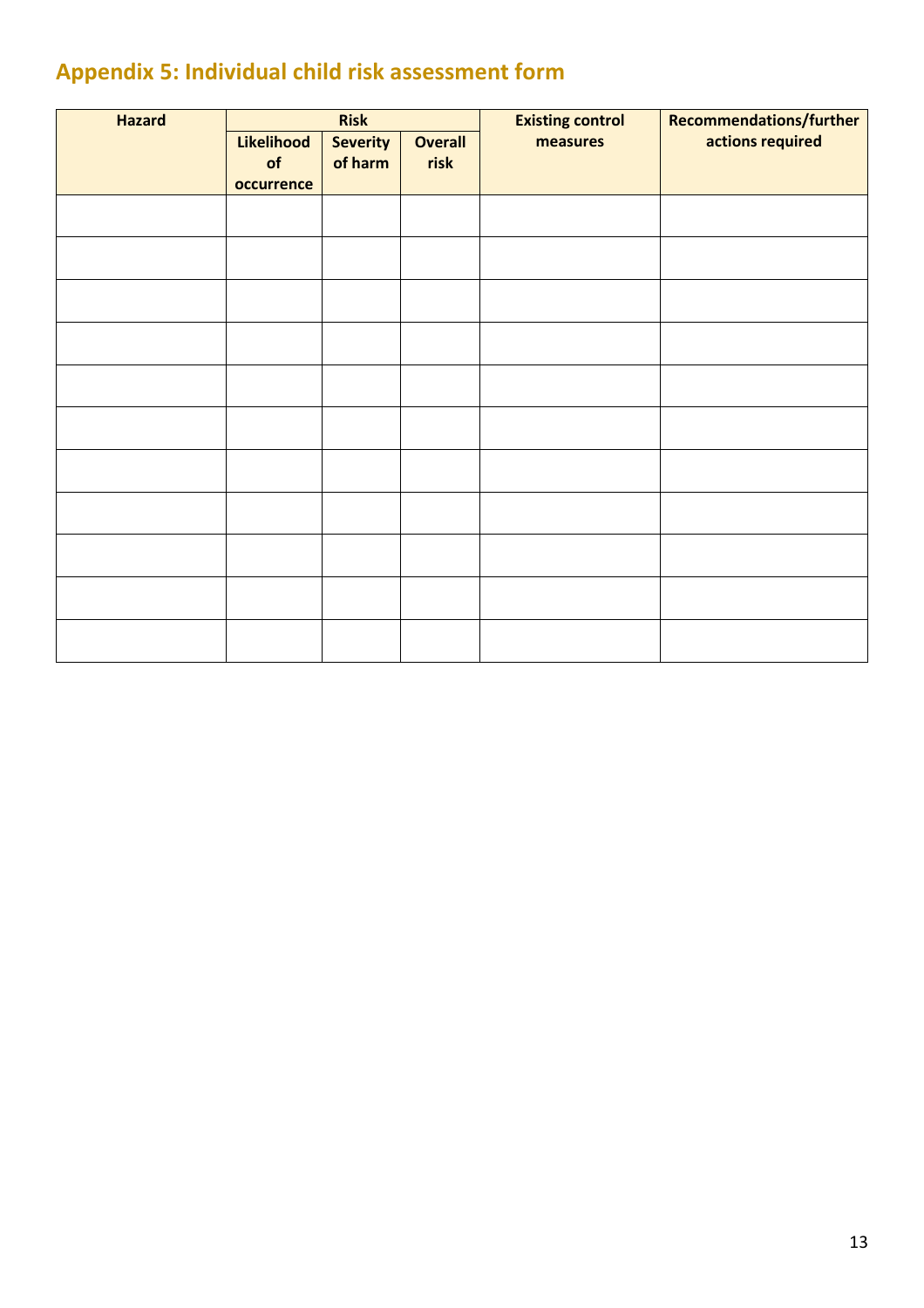## **Appendix 6: Medicines permission letter for children with medical conditions**

In line with Greenfields' 'Supporting Children at School with Medical Conditions' Policy, Greenfields will not give your child medicine unless you complete and sign this form.

| Name of school/setting                                      |  |
|-------------------------------------------------------------|--|
| <b>Date</b>                                                 |  |
| Child's name                                                |  |
| Name and strength of medicine                               |  |
| <b>Reason for use</b>                                       |  |
| <b>Expiry date</b>                                          |  |
| How much to give (i.e. dose to be<br>given)?                |  |
| When to be given                                            |  |
| Any other instructions                                      |  |
| Number of tablets/quantity to be given<br>to school/setting |  |

#### **Note: Medicines must be in the original container as dispensed by the pharmacy**

| Daytime phone no. of parent/carer                |  |
|--------------------------------------------------|--|
| Name of GP, GP practice name and<br>phone number |  |
| Agreed review date to be initiated by            |  |

The above information is, to the best of my knowledge, accurate at the time of writing and I give consent to Greenfields staff administering medicine in accordance with their policy. I will inform Greenfields immediately, in writing, if there is any change in dosage or frequency of the medicine or if the medicine is stopped.

| Parent/carers signature |  |  |  |  |
|-------------------------|--|--|--|--|
|                         |  |  |  |  |
| Print name              |  |  |  |  |
| Date                    |  |  |  |  |
|                         |  |  |  |  |
| Print name              |  |  |  |  |
| Date                    |  |  |  |  |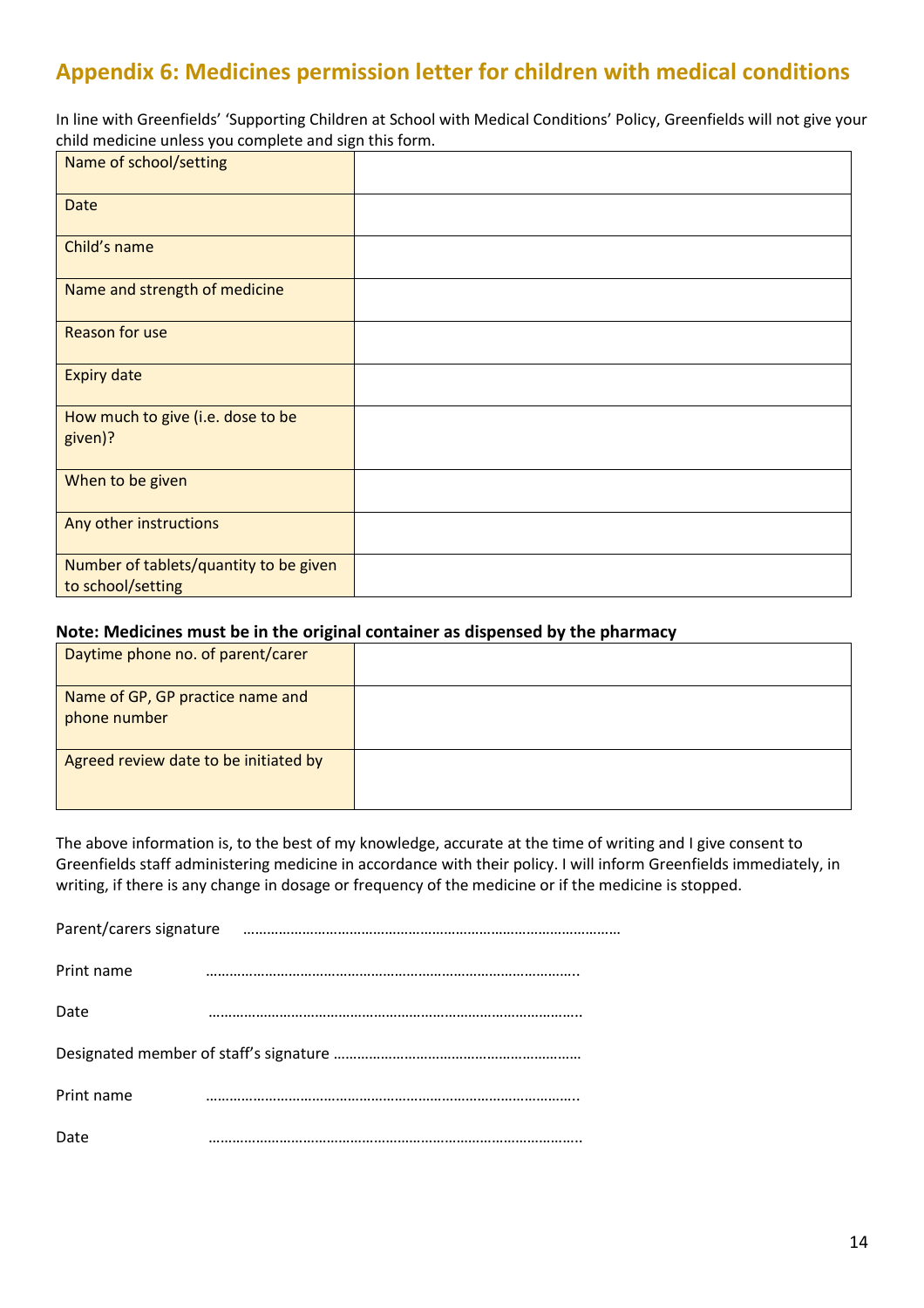## **Appendix 7: Medication records**

#### **Record of medicines administered to an individual child**

| Name of school/setting                    |  |
|-------------------------------------------|--|
| Name of child                             |  |
| Date medicine provided by<br>parent/carer |  |
| Group/class                               |  |
| Name and strength of medicine             |  |
| Dose and frequency of medicine            |  |
| <b>Quantity received</b>                  |  |
| <b>Quantity returned</b>                  |  |
| <b>Expiry date</b>                        |  |

Staff signature --------------------------------------------------------------------------------------------------------

| Date                       |  |  |
|----------------------------|--|--|
| Time given                 |  |  |
| Dose given                 |  |  |
| Name of member of<br>staff |  |  |
| <b>Staff initials</b>      |  |  |

| Date                       |  |  |
|----------------------------|--|--|
| Time given                 |  |  |
| Dose given                 |  |  |
| Name of member of<br>staff |  |  |
| <b>Staff initials</b>      |  |  |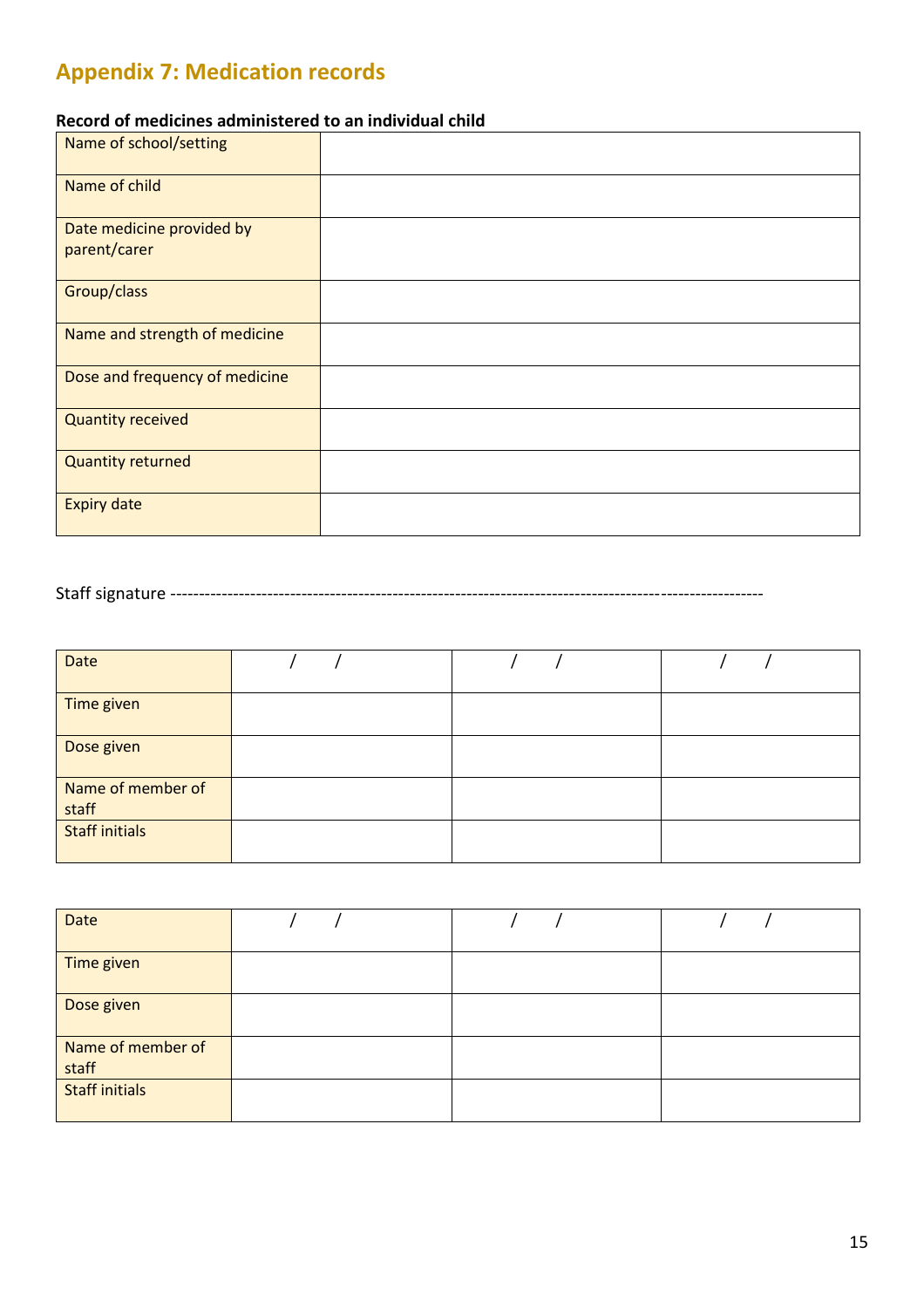| Date                         | Child's name | Time | Name of<br>medicine | Dose given | Spacer cleaned?<br>$Y/N/N-A$ | Any reactions | Signature of<br>staff | Print name |
|------------------------------|--------------|------|---------------------|------------|------------------------------|---------------|-----------------------|------------|
| $\sqrt{2}$<br>$\overline{1}$ |              |      |                     |            |                              |               |                       |            |
| $\overline{1}$<br>$\sqrt{ }$ |              |      |                     |            |                              |               |                       |            |
| $\overline{1}$<br>$\sqrt{ }$ |              |      |                     |            |                              |               |                       |            |
| $\overline{1}$<br>$\sqrt{ }$ |              |      |                     |            |                              |               |                       |            |
| $\prime$<br>$\sqrt{ }$       |              |      |                     |            |                              |               |                       |            |
| $\sqrt{ }$<br>$\sqrt{ }$     |              |      |                     |            |                              |               |                       |            |
| $\sqrt{ }$<br>$\prime$       |              |      |                     |            |                              |               |                       |            |
| $\sqrt{ }$<br>$\sqrt{ }$     |              |      |                     |            |                              |               |                       |            |
| $\sqrt{ }$<br>$\prime$       |              |      |                     |            |                              |               |                       |            |
|                              |              |      |                     |            |                              |               |                       |            |
| $\overline{1}$<br>$\prime$   |              |      |                     |            |                              |               |                       |            |
|                              |              |      |                     |            |                              |               |                       |            |
| $\overline{1}$               |              |      |                     |            |                              |               |                       |            |
|                              |              |      |                     |            |                              |               |                       |            |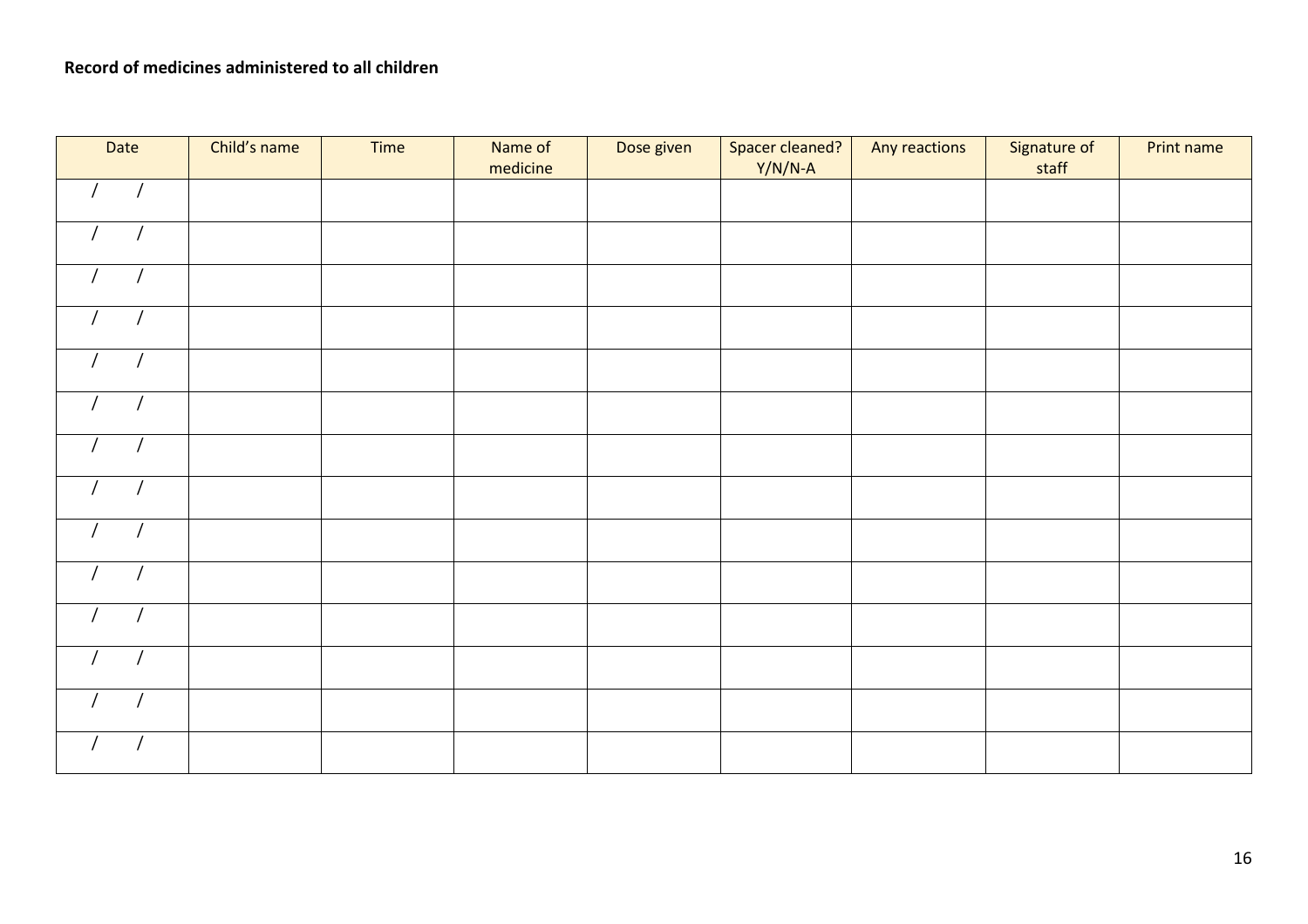## **Appendix 8: Emergency Inhalers and Adrenaline Auto-Injectors (AAIs)**

#### This section needs to be read in conjunction with the following Department of Health guidance:

[https://www.gov.uk/government/uploads/system/uploads/attachment\\_data/file/416468/emergency\\_inhalers\\_in\\_s](https://www.gov.uk/government/uploads/system/uploads/attachment_data/file/416468/emergency_inhalers_in_schools.pdf) [chools.pdf](https://www.gov.uk/government/uploads/system/uploads/attachment_data/file/416468/emergency_inhalers_in_schools.pdf)

[https://www.gov.uk/government/uploads/system/uploads/attachment\\_data/file/645476/Adrenaline\\_auto\\_injector](https://www.gov.uk/government/uploads/system/uploads/attachment_data/file/645476/Adrenaline_auto_injectors_in_schools.pdf) [s\\_in\\_schools.pdf](https://www.gov.uk/government/uploads/system/uploads/attachment_data/file/645476/Adrenaline_auto_injectors_in_schools.pdf)

Schools are not required to hold an inhaler or AAIs – this is a discretionary power enabling schools to do this if they wish. However, keeping an inhaler and/or AAIs for use in an emergency prevents unnecessary and traumatic trips to hospital for a child and potentially saves their life. Schools that choose to hold an emergency inhaler and/or AAIs need protocols for their use to protect staff by ensuring they know what to do in the event of a child having an asthma or anaphylactic attack.

The protocol should include:

- Arrangements for the supply, storage, care, and disposal of the inhaler, spacers and AAI devices, in line with this 'Supporting Children with Medical Conditions' policy
- Having a register of children in the school who have been:
	- o Diagnosed with asthma or prescribed a reliever inhaler. A copy of the register should be kept with the emergency inhaler
	- o Prescribed AAIs (or where a doctor has provided a written plan recommending AAI(s) to be used in the event of anaphylaxis).
- Having written parental consent for use of the emergency inhaler and/or for use of the spare AAI(s), included as part of a child's individual healthcare plan. This should be signed in the school asthma card or the allergy action plan (Appendix 4).
- Ensuring that the emergency inhaler and spare AAIs are only used by children with written parental consent for their use
- Appropriate support and training for staff is provided in the use of the emergency inhaler and spare AAIs in line with this 'Supporting Children with Medical Conditions' policy
- Keeping a record of use of the emergency inhaler and/or AAIs as required by this 'Supporting Children with Medical Conditions' policy (Appendix 7) and informing the parent/carer when their child has been administered an inhaler/AAI and whether this was the school's spare inhaler/AAI or the pupil's own device (Appendix 9). This should include where and when the attack took place, how much medication was given and by whom.
- Having at least two volunteers responsible for ensuring the protocol is followed

Schools can purchase small quantities of inhalers, spacers and AAIs from a community pharmacy. The pharmacy will need a request signed by the principal or head teacher on headed paper stating:

- The name of the school for which the product is required;
- The purpose for which that product is required, and
- The total quantity required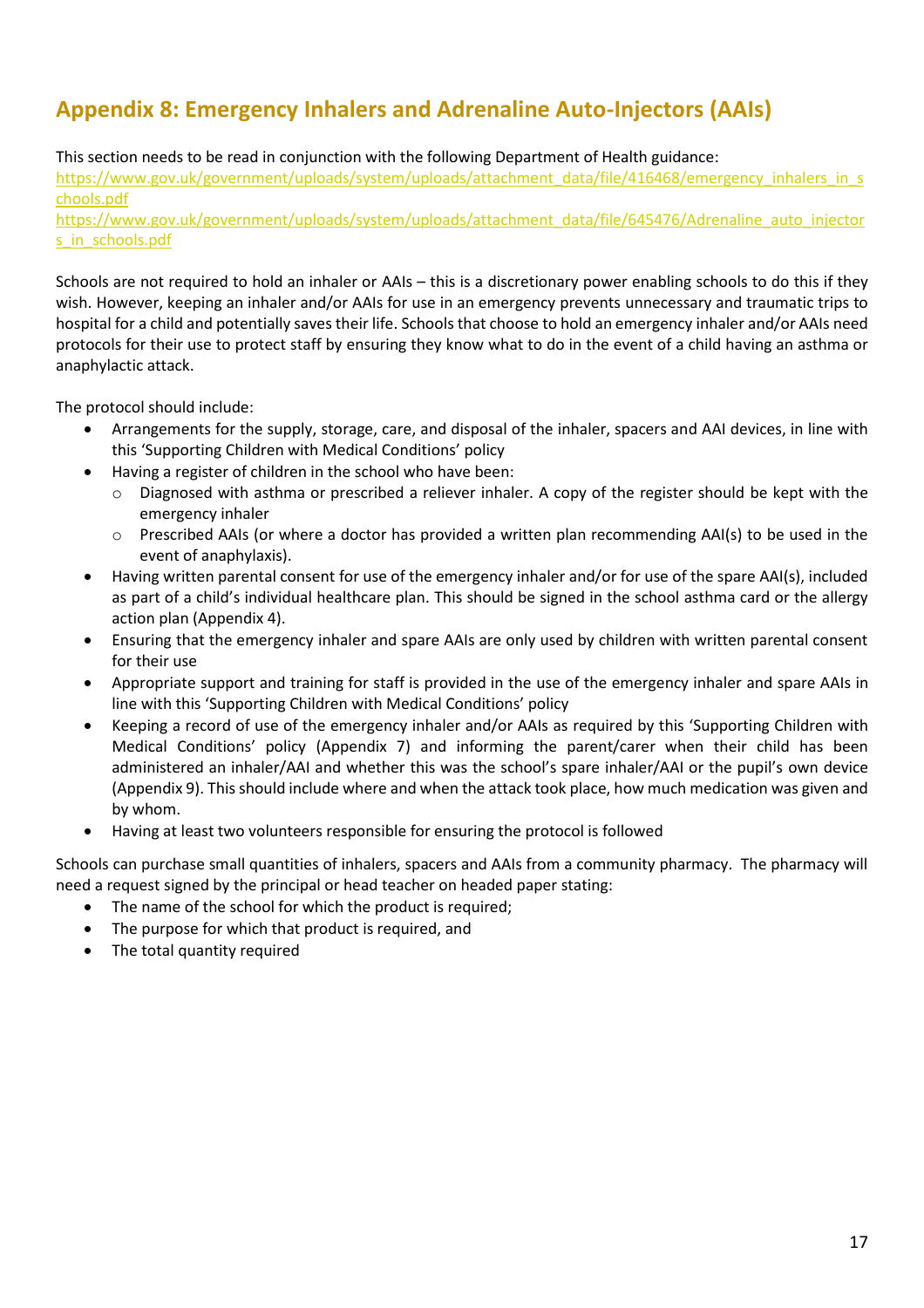From 1st October 2014 the Human Medicines (Amendment) (No. 2) Regulations 2014 allows schools to buy salbutamol inhalers, without a prescription, for use in emergencies.

**The emergency salbutamol inhaler should only be used by children, for whom written parental consent for use of the emergency inhaler has been given, who have either been diagnosed with asthma and prescribed an inhaler, or who have been prescribed an inhaler as reliever medication.**

An Emergency asthma inhaler kit should include:

- A salbutamol metered dose inhaler;
- At least two plastic spacers compatible with the inhaler;
- Instructions on using the inhaler and spacer;
- Instructions on cleaning and storing the inhaler;
- Manufacturer's information;
- A checklist of inhalers, identified by their batch number and expiry date, with monthly checks recorded;
- A note of the arrangements for replacing the inhaler and spacers;
- A list of children permitted to use the emergency inhaler as detailed in their individual healthcare plans;
- A record of administration (i.e. when the inhaler has been used). This should include where and when the attack took place how much medication was given and by whom.

Schools can consider keeping more than 1 kit if they cover more than 1 site.

It is recommended that at least 2 volunteers from school staff should have responsibility for ensuring that:

- On a monthly basis, the inhaler and spacers are present and in working order, and the inhaler has sufficient number of doses available;
- Replacement inhalers are obtained when expiry dates approach;
- Replacement spacers are available following use;
- The plastic inhaler housing (which holds the canister) has been cleaned, dried and returned so that replacements are available if necessary.

The kit must be kept in a safe place but must not be locked away. It should be kept separate from any children's inhalers and the inhaler(s) labelled to avoid confusion with a child's inhaler.

The plastic spacer should not be reused and can be given to the child to use at home. The inhaler can be reused provided it is cleaned after use.

A child may be prescribed an inhaler for their asthma which contains an alternative reliever medication to salbutamol (such as terbutaline). The salbutamol inhaler should still be used by these children if their own inhaler is not accessible – it will still help to relieve their asthma and could save their life.

*See also: Healthy London Partnership pharmacy guidance*:

[https://www.healthylondon.org/wp-content/uploads/2017/10/Pharmacy-guidance-for-supply-of-salbutamol-to](https://protect-eu.mimecast.com/s/U1j_CQ1ZjhkOjKltQZ-vg?domain=healthylondon.org)[schools.docx](https://protect-eu.mimecast.com/s/U1j_CQ1ZjhkOjKltQZ-vg?domain=healthylondon.org)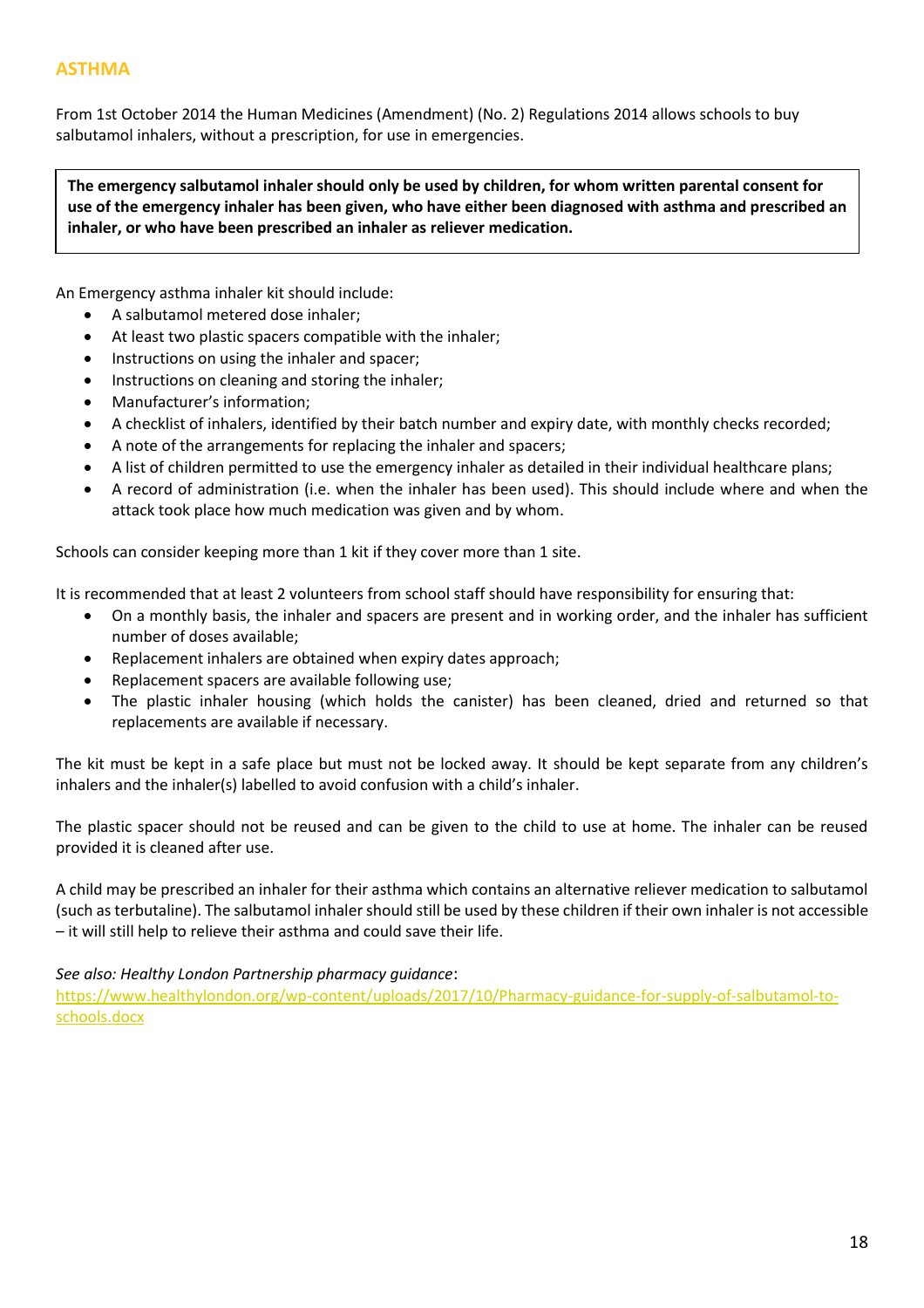#### **ANAPHYLAXIS**

From 1 October 2017, the Human Medicines (Amendment) Regulations 2017 allows schools to obtain adrenaline autoinjector (AAI) devices without a prescription, for emergency use in children who are at risk of anaphylaxis but their own device is not available or not working (e.g. because it is broken, or out-of-date).

**Schools may administer their "spare" adrenaline auto-injector (AAI), obtained for use in emergencies, if available, but only to a child at risk of anaphylaxis, where both medical authorisation and written parental consent for use of the spare AAI has been provided. The school's spare AAI can be administered to a child whose own prescribed AAI cannot be administered correctly without delay.**

**In severe cases the allergic reaction can progress within minutes into a life-threatening reaction. Severe reactions can require much more than an adrenaline injection and it is therefore vital to contact Emergency Services as early as possible.**

**In the event of a possible severe allergic reaction in a child who does not meet these criteria, emergency services (999) should be contacted and advice sought from them as to whether administration of the spare emergency AAI is appropriate.**

**SEVERE ANAPHYLAXIS IS AN EXTREMELY TIME-CRITICAL SITUATION: DELAYS IN ADMINISTERING ADRENALINE HAVE BEEN ASSOCIATED WITH FATAL OUTCOMES.**

Depending on their level of understanding and competence, **children and particularly teenagers should carry their AAI(s) on their person at all times or they should be quickly and easily accessible at all times.** If the AAI(s) are not carried by the pupil, then they should be kept in a central place in a box marked clearly with the childs name but NOT locked in a cupboard or an office where access is restricted.

AAIs are available in different doses depending on the manufacturer. Schools should hold a single brand to avoid confusion in training and administration. 'EpiPen' is the most well-known and likely to be the brand used by most pupils.

It is good practice for schools holding spare AAIs to store these as part of an emergency anaphylaxis kit which should include:

- 1 or more AAI(s)
- Instructions on how to use the device(s)
- Instructions on storage of the AAI device(s)
- Manufacturer's information
- A checklist of injectors, identified by their batch number and expiry date with monthly checks recorded
- A note of the arrangements for replacing the injectors
- A list of children to whom the AAI can be administered
- An administration record.

The kit must be kept in a safe place but must not be locked away. It should be kept separate from any children's AAIs and the labelled to avoid confusion. The kit should be located not more than 5 minutes away from where it might be needed.

AAIs can be used through clothes and should be injected into the upper outer thigh in line with the instructions provided by the manufacturer. If someone appears to be having a severe allergic reaction (anaphylaxis), emergency services (999) MUST be called without delay, even if they have already used their own AAI device, or a spare AAI.

- When dialling 999, give clear and precise directions to the emergency operator, including the location's postcode.
- If the pupil's condition deteriorates and a second dose adrenaline is administered after making the initial 999 call, make a second call to the emergency services to confirm that an ambulance has been dispatched.
- Send someone outside to direct the ambulance paramedics when they arrive.
- Tell the paramedics:
	- $\circ$  If the child is known to have an allergy
	- o What might have caused this reaction e.g. recent food;
	- o The time the AAI was given.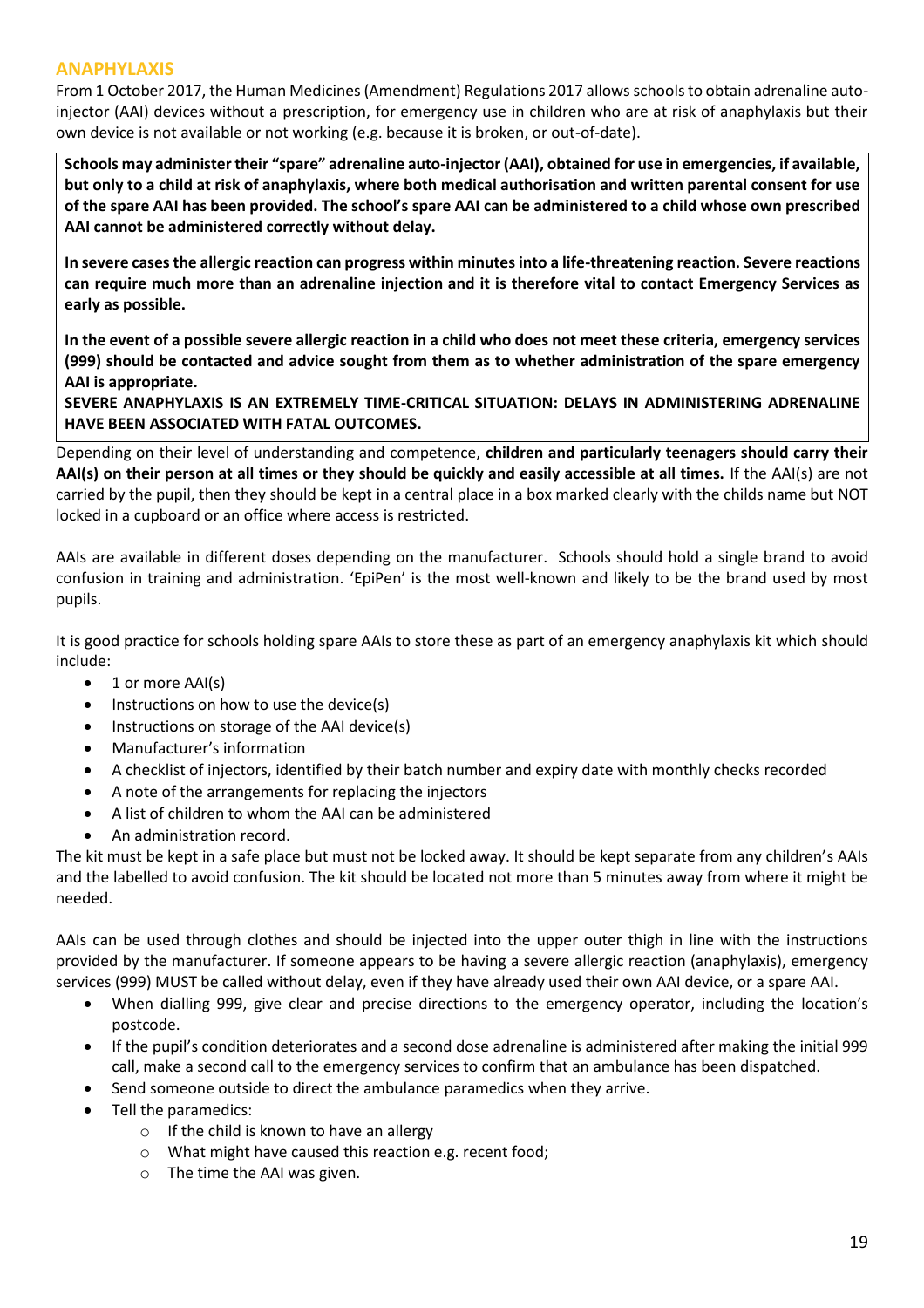## **Appendix 9: Letters to inform parents/carers of their child's use of the school's emergency inhaler\***

School name:……………………………. Child's name:……………………………. Child's class:………………………………

Date:…………………………………………

Dear………………………………………….

This letter is to formally inform you that………………………………………..has had problems breathing today.

This happened when…………………………….

They did not have their own inhaler with them so a member of staff helped them to use the emergency asthma inhaler containing salbutamol. They were given ….puffs.

Although they soon felt better, we would strongly advise you that your child is seen by their own doctor as soon as possible.

Please provide a new unopened replacement spacer as soon as possible.

Please can you ensure that your child brings in a working in-date inhaler and spacer for use in school. Both should be clearly labelled with your child's name and date of birth.

Yours sincerely

*\*Please note that parents will be informed immediately when a child has used the school's emergency adrenaline autoinjector (and emergency services called).*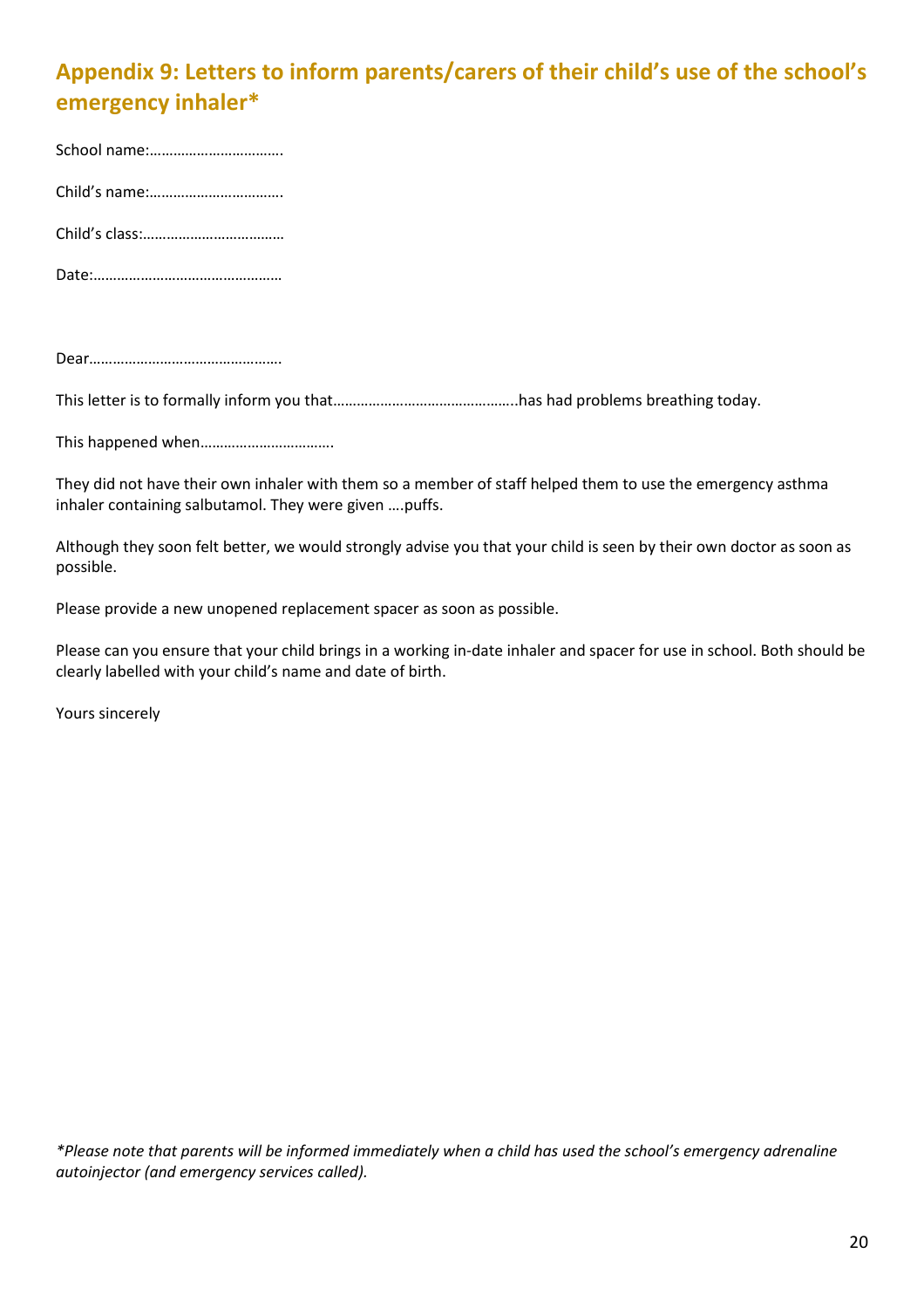#### **Online**

#### **Anaphylaxis Campaign AllergyWise Online Course**

Free online anaphylaxis training course AllergyWise for Schools is designed to ensure that key staff in schools are fully aware of the signs and symptoms of anaphylaxis, how to provide emergency treatment and the implications for management of severely allergic children from Key Stages 1 to 5 in an education setting.

#### <https://allergywise.org.uk/course-login/>

#### **Supporting Children's Health Asthma Online Course**

Being aware of asthma and its triggers can help to ensure children with asthma in your care are safe and can get involved in the same activities as any other child without issue or harm. This module aims to help you support children who have asthma by:

- Raising your awareness of the condition and how it's managed
- Exploring plans, you may need to ensure that children with asthma in your care are supported

<https://www.supportingchildrenshealth.org/asthma-module/>

#### **MindEd**

MindEd is a free educational resource on children and young people's mental health for all adults.

[https://www.minded.org.uk](https://www.minded.org.uk/)

#### **Face to face**

School nursing service training (includes management of medical emergencies training for schools): <https://www.egfl.org.uk/services-to-schools/ealing-school-nursing-service-201819>

Ealing Health and Safety training (includes First Aid training for schools): <https://www.egfl.org.uk/facilities/health-and-safety/health-and-safety-training>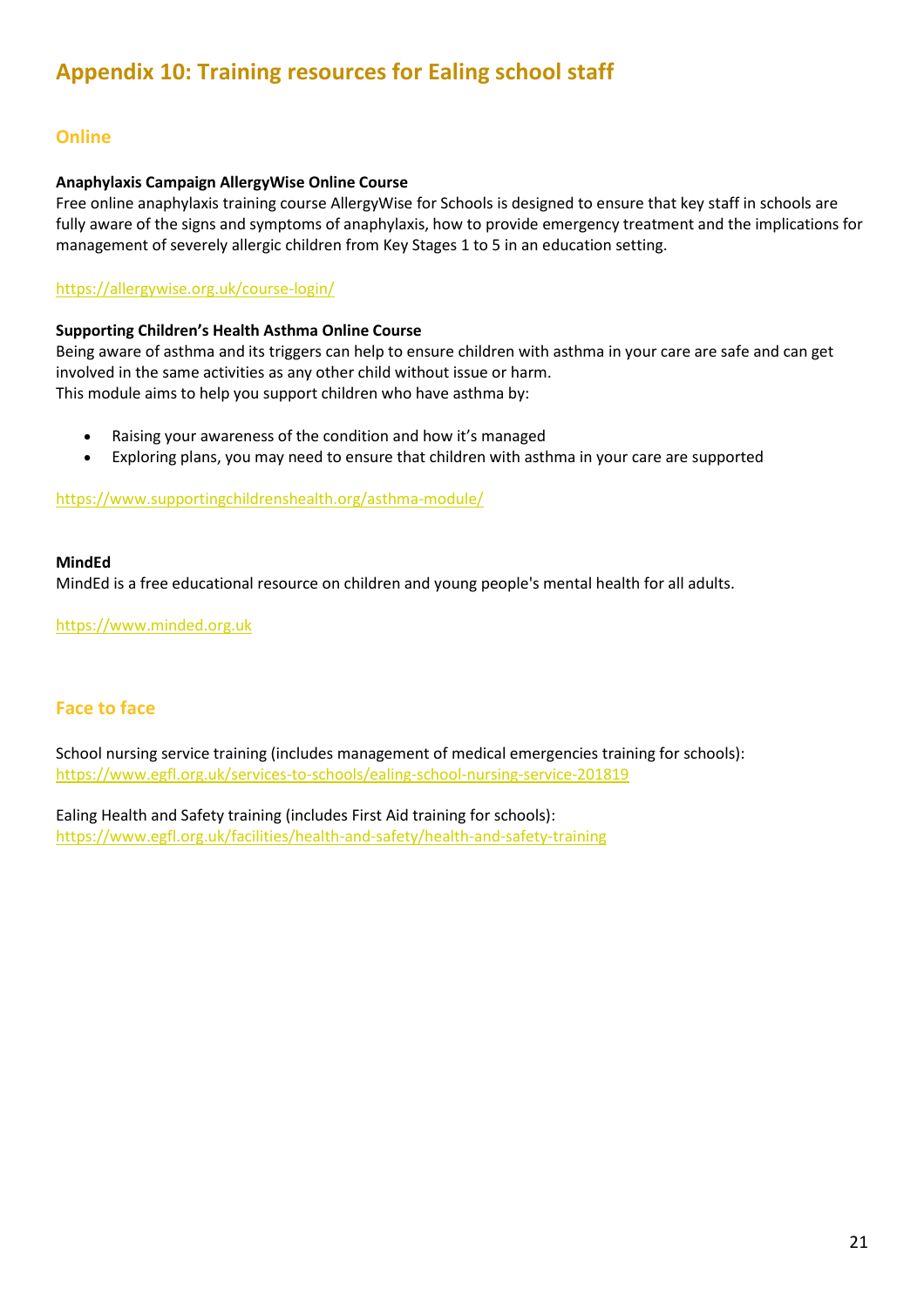### **Appendix 11: First aid training guidance**

First-aid can prevent deaths and can also prevent minor medical problems and injuries from escalating into major ones. Guidance exists for schools on the subject of first aid and this section of the 'Supporting Children at Schools with Medical Conditions' policy draws and refers to these accordingly.

#### **First aid in schools:**

The Department for Education good practice guidance titled [Guidance on First Aid for Schools](https://www.gov.uk/government/publications/first-aid-in-schools) explains that the numbers of first aid personnel required in schools is not an exact science. A suitable and sufficient risk assessment needs to be carried out taking into account the school's specific circumstances such as: the size and location of the school, any specific hazards on-site, any specific needs and any historic accident data. Schools should consider the risks to employees, pupils and visitors as part of this risk assessment.

The Department for Educatio[n Statutory framework for the early years foundation stage](https://www.gov.uk/government/publications/early-years-foundation-stage-framework--2) sets out mandatory standards for the learning, development and care for children from birth to 5 years old. In this, it is mandated that all Schools and Ofsted registered early years providers must have at least one person who has a current paediatric first aid (PFA) certificate available at all times when children are present, and must accompany children on outings. This framework also mandates the PFA Certificate course criteria.

In addition, HSE document  $174$  (Third edition-2013) details useful guidance on first aid matters in the workplace including: first aid courses content, suggested numbers of first aid personnel, first aid kits and training provider selection. This document is a valuable resource to help schools complete their first aid risk assessment.

Ealing Council has a page on [EGfL](https://www.egfl.org.uk/facilities/health-and-safety/first-aid) dedicated to first aid which is also a useful resource for schools. This page includes a blank template that Schools can use to carry out their first-aid risk assessment.

#### **Automatic External Defibrillators (AEDs) in schools:**

Ealing Council purchased the Powerheart® G5 AED for schools in the Borough in 2017. This was the most appropriate unit for schools as advised by the London Ambulance Service.

The Department for Education guide for schools on [automated external defibrillators \(AEDs\)](https://www.gov.uk/government/publications/automated-external-defibrillators-aeds-in-schools) provides guidance on the purchase, use, installation, training, maintenance and additional considerations (such as the development of a resuscitation plan and safety considerations) of AEDs. This guidance explains that AEDs are designed for use by people who can simply follow the step-by-step instructions provided on the AED at the time of use, without any specific training. This guidance also explains that it should be sufficient for schools to circulate the manufacturer's instructions to all staff and then to provide a short general awareness briefing session in order to meet their statutory obligations. Any awareness briefing could be incorporated into any wider training on CPR and the chain of survival.

Ealing Council has a page on **EGfL** dedicated to AEDs which is also a useful resource for Schools. This page includes a video that demonstrates the use of the Powerheart® G5 AED.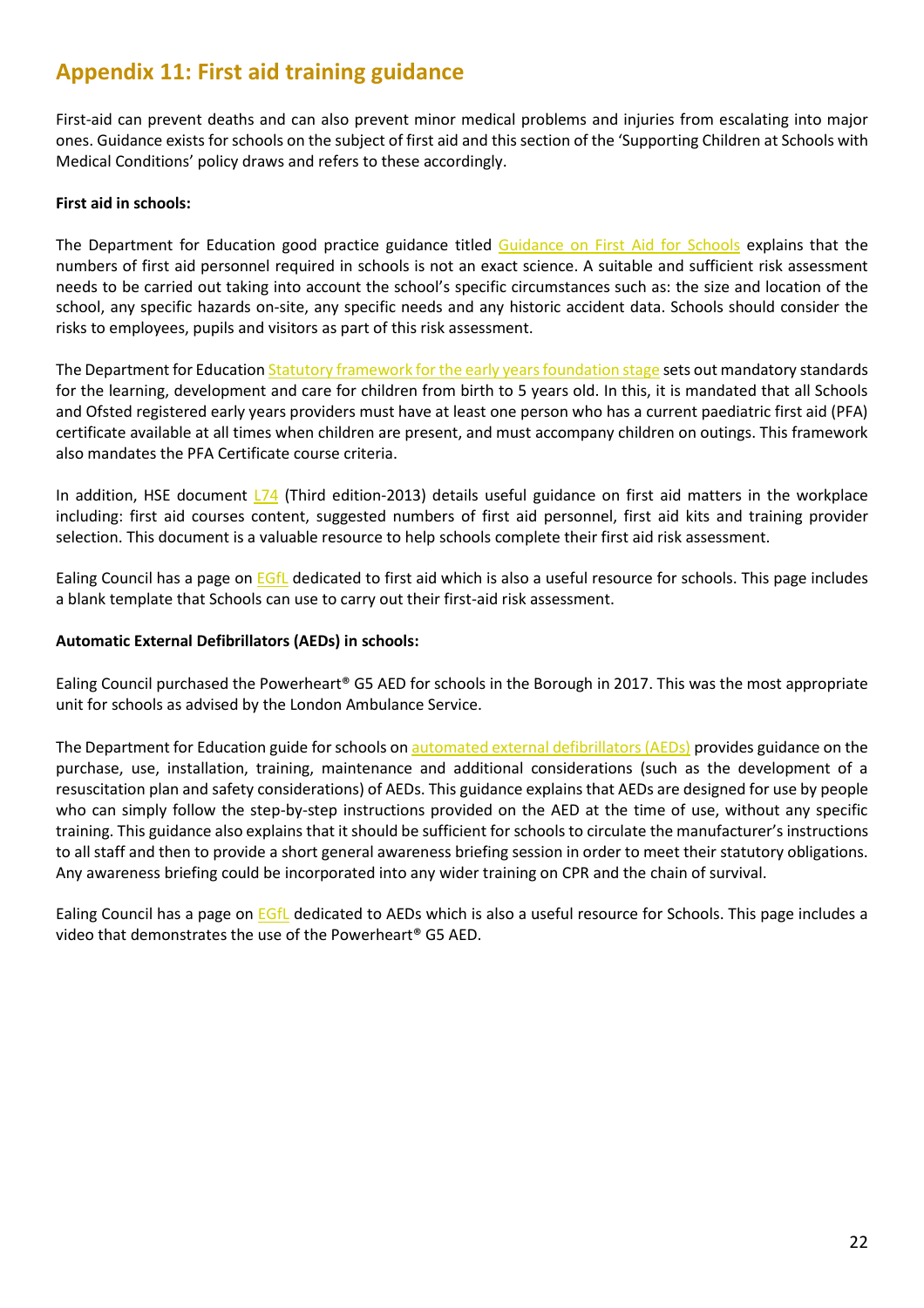## **Appendix 12: Checklist: responsibilities of parents/carers**

- ✓ Informing Greenfields if your child has a 'medical condition' (as defined in the 'Supporting Children with Medical Conditions' policy) and providing consent to share this information with relevant healthcare professionals including the school nursing service.
- ✓ Liaising with the school to complete an individual healthcare plan, ideally before the child starts nursery. The individual healthcare plan requires health professional input, either by the health visiting service (arranged by Greenfields), or by appointment with your health professional (GP, practice nurse or specialist).
- $\checkmark$  Completing a medicines permission letter if your child requires medication during school hours.
- ✓ Completing an individual child risk assessment form during a meeting with school staff if your child's needs are severe, complex or potentially life threatening.
- ✓ Informing Greenfields of any medicines the child requires during visits, field trips and other out-of-school activities.
- $\checkmark$  Ensuring your child's medicines and medical devices are labeled with their full name and date of birth, in the original pharmacy packaging.
- $\checkmark$  Ensuring that your child's medicines are within their expiry dates.
- $\checkmark$  Ensuring that new and in date medicines come into nursery on the first day of the new academic year, to collect all medication back at the end of the school year, and to dispose of any out-of-date medication.
- ✓ Providing Greenfields with supporting information from your healthcare professional if your child has frequent or prolonged absence(s) from school.
- $\checkmark$  Informing the school of any changes to your child's condition
- $\checkmark$  Liaising with the school annually to ensure that the individual healthcare plan is up to date (even if just to say 'no changes').